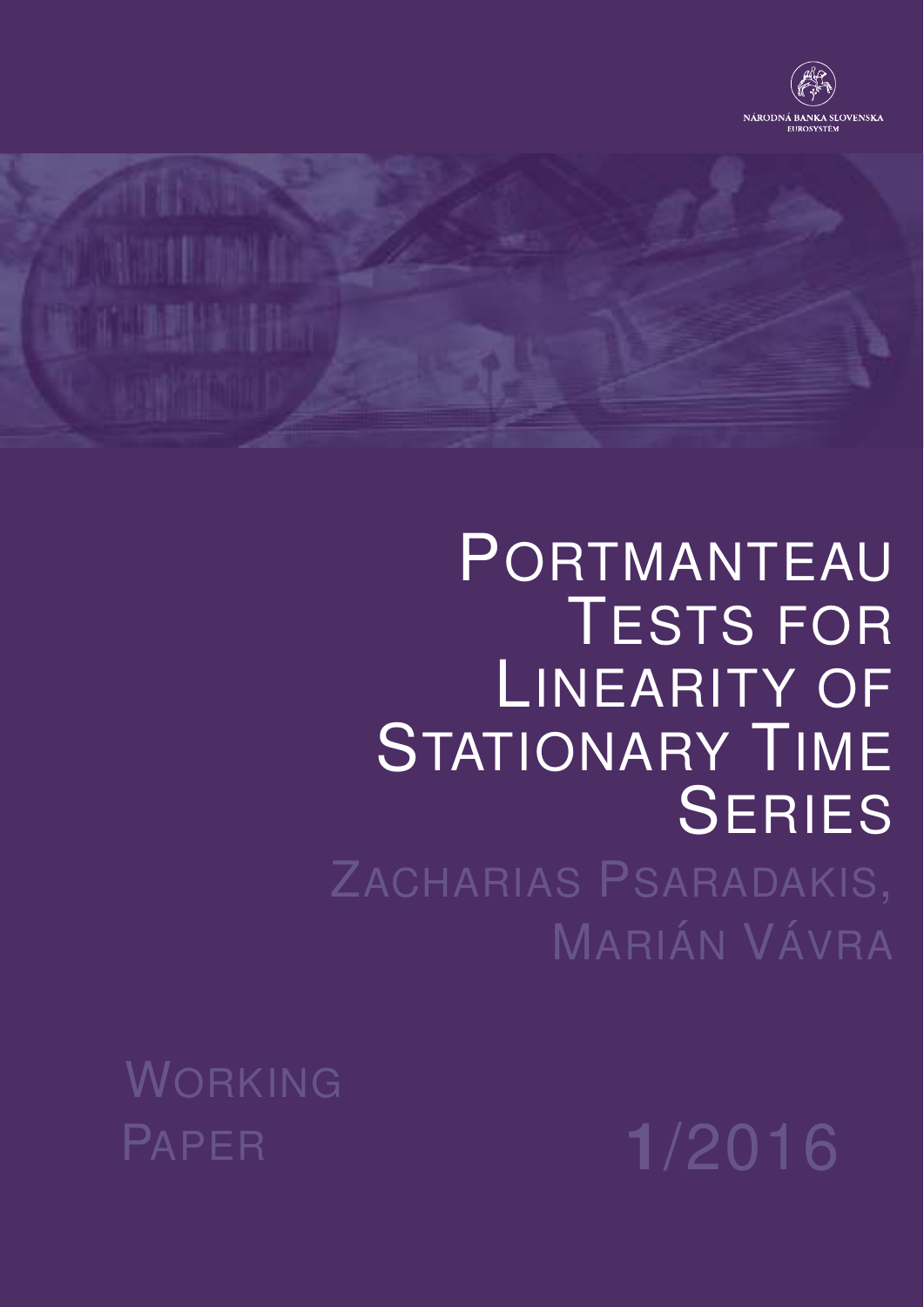

© National Bank of Slovakia www.nbs.sk Imricha Karvaša 1 813 25 Bratislva

research@nbs.sk

April 2016

ISSN 1337-5830

The views and results presented in this paper are those of the authors and do not necessarily represent the official opinions of the National Bank of Slovakia.

All rights reserved.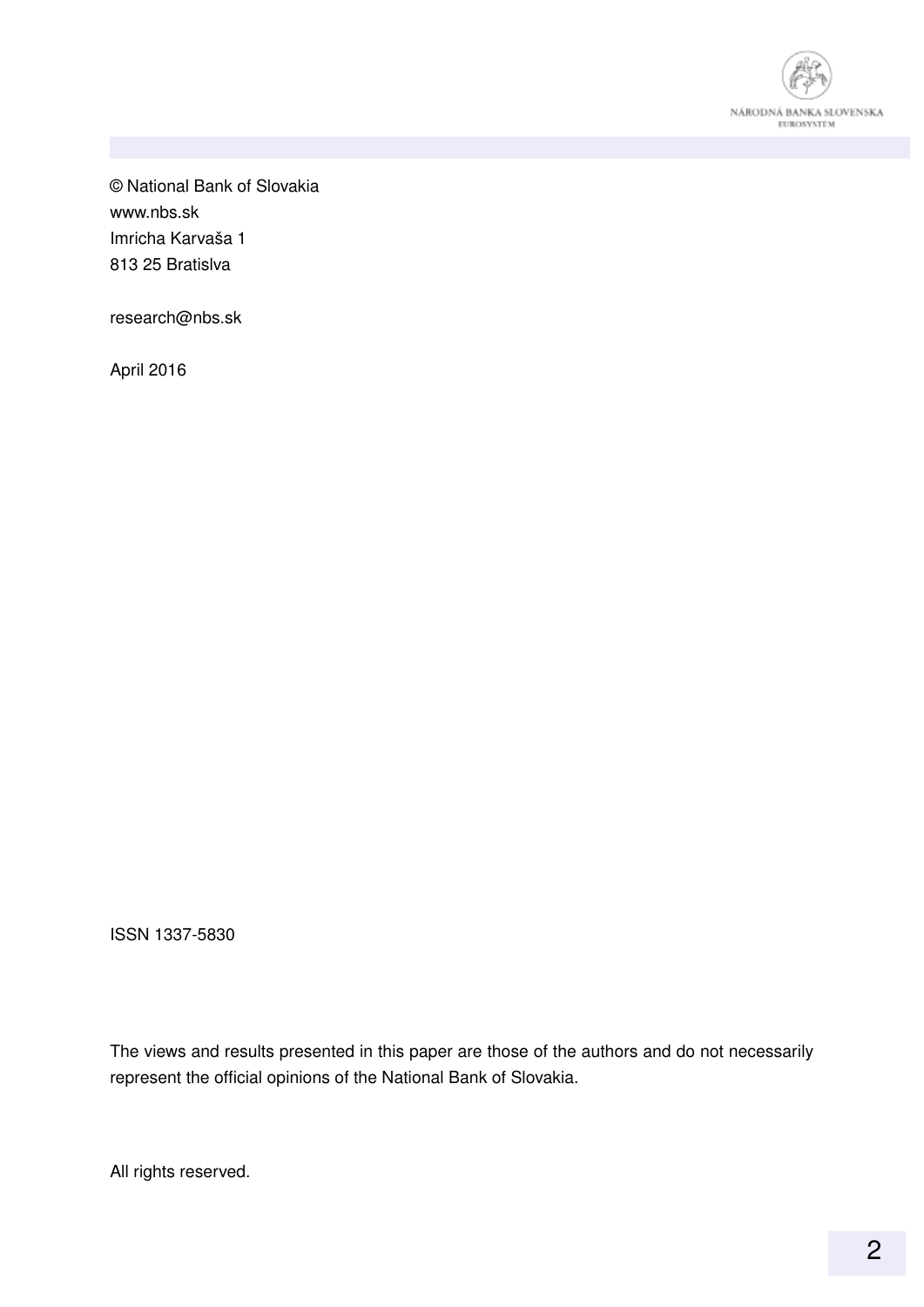

#### Portmanteau Tests for Linearity of Stationary Time Series<sup>1</sup>

Working paper NBS

Zacharias Psaradakis, Marián Vávra<sup>2</sup>

#### Abstract

This paper considers the problem of testing for linearity of stationary time series. Portmanteau tests are discussed which are based on generalized correlations of residuals from a linear model (that is, autocorrelations and cross-correlations of different powers of the residuals). The finite-sample properties of the tests are assessed by means of Monte Carlo experiments. The tests are applied to 100 time series of stock returns.

JEL classification: C12; C22; C52.

Key words: Autocorrelation; Cross-correlation; Nonlinearity; Portmanteau test; Stock returns.

Downloadable at http://www.nbs.sk/en/publications-issued-by-the-nbs/research-publications

<sup>&</sup>lt;sup>1</sup>We would like to thank Ron Smith and participants in the Research Seminar at the NBS for useful comments and interesting suggestions. All remaining errors are only ours.

<sup>&</sup>lt;sup>2</sup>Zacharias Psaradakis, University of London; Marián Vávra, Research Department of the NBS.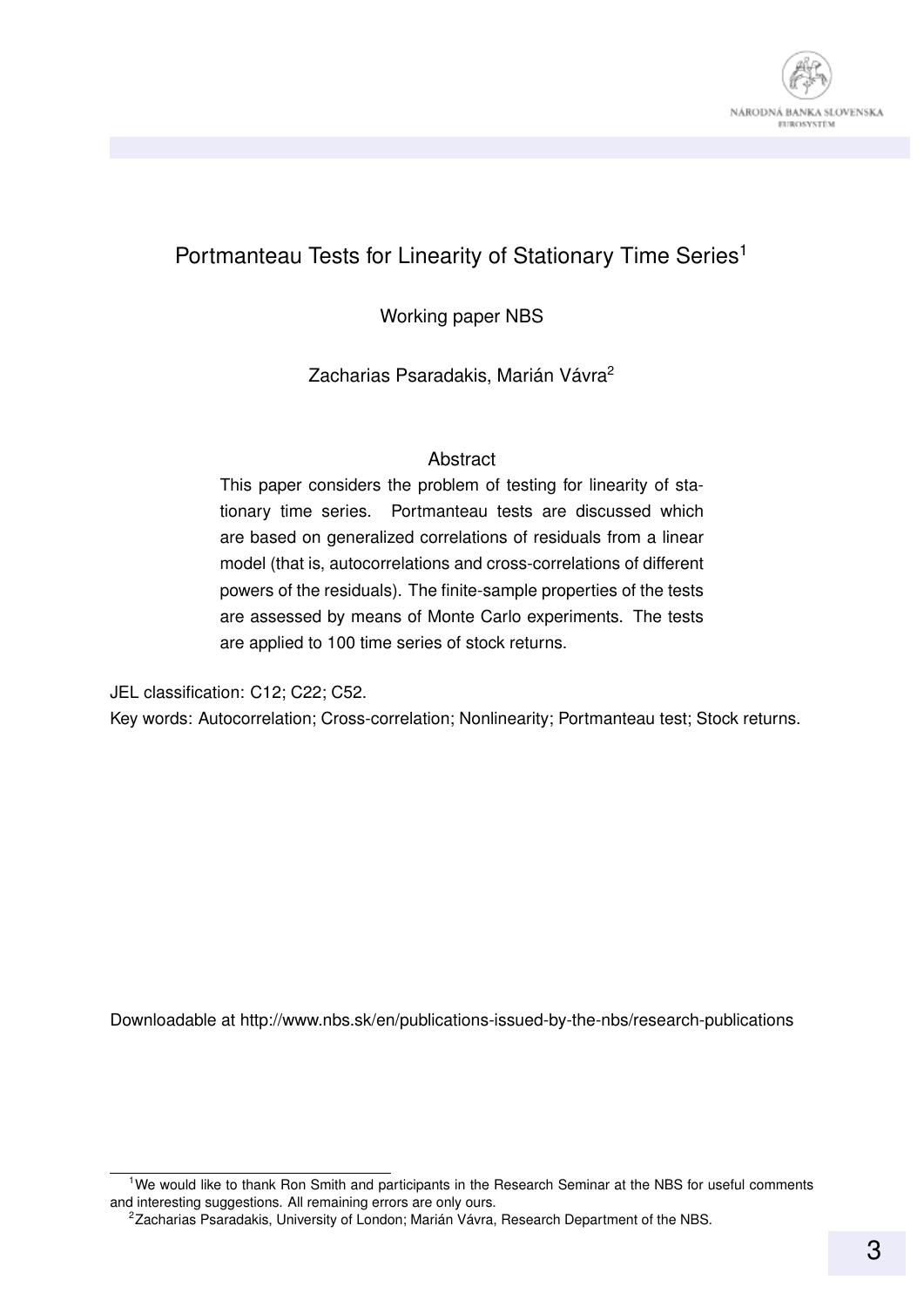### **1. INTRODUCTION**

The problem of testing for neglected nonlinearity in time series models has attracted a great deal of interest in recent years. A multitude of statistical procedures designed to test the null hypothesis of linearity against nonlinear alternatives are available in the literature, including general portmanteau tests without a specific alternative as well as tests with fully specified parametric alternatives; Tong (1990) and Terasvirta, Tjøstheim, and Granger (2010) provide ¨ useful overviews. Linearity tests have become an essential first step in model-building exercises since, due to the difficulties associated with the statistical analysis of nonlinear models, it is often desirable to establish the adequacy or otherwise of a linear data representation before exploring more complicated nonlinear structures.

The present paper contributes to this literature by considering portmanteau tests for linearity of stationary time series based on 'generalized correlations' of residuals from a finite-parameter linear model, that is to say autocorrelations and cross-correlations of different powers of the residuals. Such tests are similar in spirit to the popular test proposed by McLeod and Li (1983), which is based on the empirical autocorrelations of squared residuals. The McLeod–Li test is known to respond well to autoregressive conditional heteroskedasticity (ARCH) but tends to lack power against many other interesting types of nonlinearity that do not have apparent ARCH structures.

In addition to tests based on the empirical autocorrelations of the second or higher power of residuals, we also investigate tests that involve empirical cross-correlations between residuals and their squares (or, more generally, cross-correlations between different powers of the residuals). Lawrance and Lewis (1985, 1987) put forward the idea of using such cross-correlations to identify nonlinear dependence and examined analytically the cross-correlation functions for certain types of nonlinear models. Their analysis, however, focused only on visual inspection of individual cross-correlations and they did not consider the effects of parameter estimation.

In what follows we tackle these problems by developing portmanteau tests based on the generalized correlations of residuals from linear models. The proposed tests are easy to implement and have chi-square asymptotic null distributions under general regularity conditions. Furthermore, tests based on cross-correlations are shown to be more powerful against many types of nonlinearity compared to the familiar test based on squared-residual autocorrelations.

The paper is organized as follows. In Section 2 we discuss residual-based generalized correlations and the associated portmanteau tests for linearity, and present some relevant asymptotic results. Section 3 examines the finite-sample properties of the proposed tests by means of Monte Carlo experiments. Section 4 presents an application to time series of stock returns. Section 5 summarizes and concludes.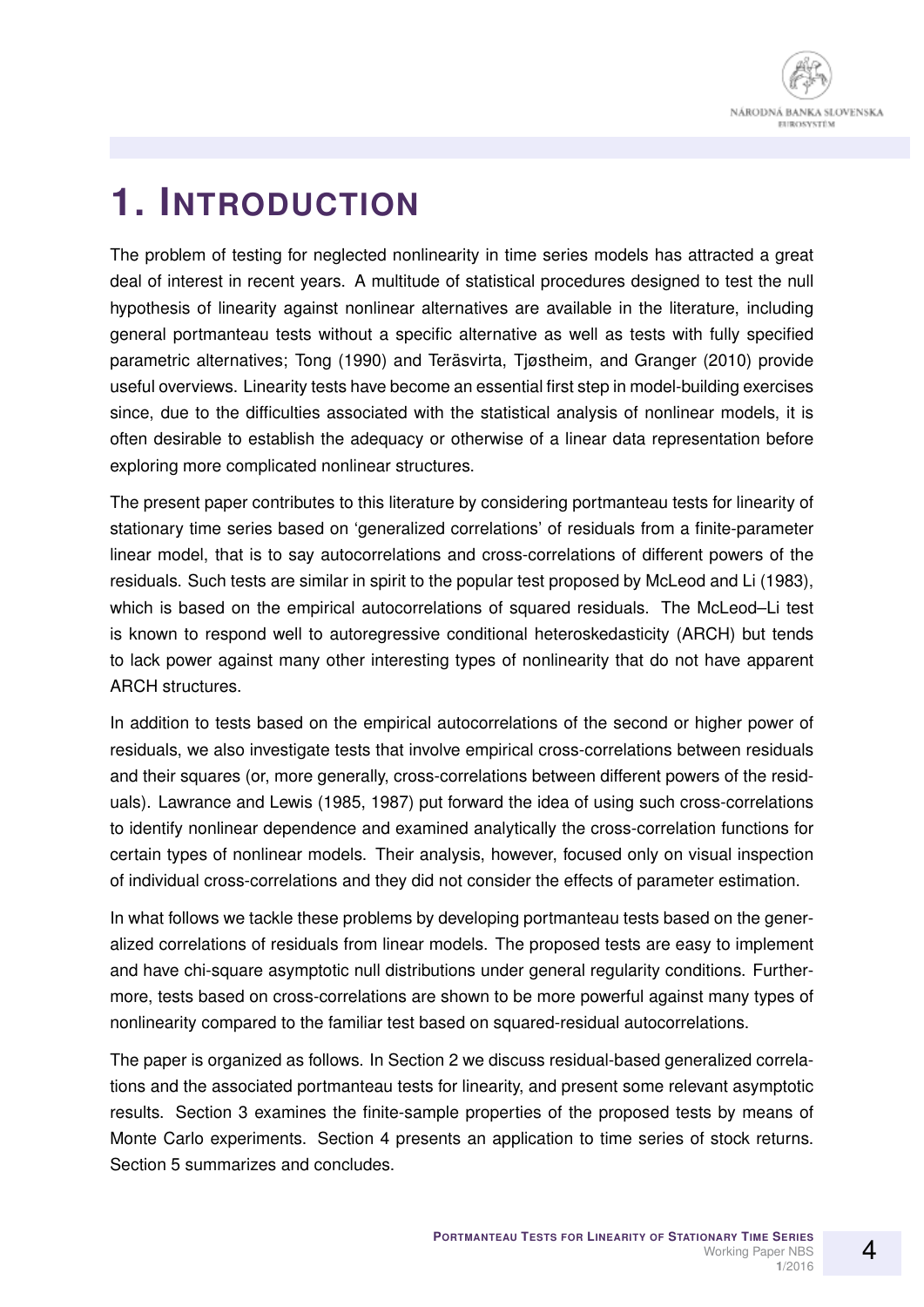

## **2. GENERALIZED CORRELATIONS AND PORTMANTEAU STATISTICS**

Consider a second-order stationary, short-range dependent, real-valued stochastic process  $\{X_t\}$  with mean  $\mu$  satisfying

$$
X_t - \mu = \Psi(L)\varepsilon_t, \qquad t \in \mathbb{Z}, \tag{1}
$$

where

$$
\Psi(z) = 1 + \sum_{j=1}^{\infty} \psi_j(\boldsymbol{\delta}) z^j, \qquad z \in \mathbb{C},
$$

 $\{\psi_i(\boldsymbol{\delta})\}\$ is an absolutely summable sequence of weights, assumed to be known functions of a finite-dimensional (row) vector  $\delta$  of unknown parameters,  $\{\varepsilon_t\}$  is strictly stationary white noise, and  $L$  denotes the lag operator. A leading example of a parametric model which gives rise to a process that is representable as in (1) is the autoregressive moving average (ARMA) model. In this case, the transfer function  $\Psi(z)$  is of the form

$$
\Psi(z) = B(z)/A(z), \qquad z \in \mathbb{C}, \tag{2}
$$

where, for some fixed  $p,q\in\mathbb{N}\cup\{0\}$  such that  $p+q>0,$   $A(z)=1-\sum_{i=1}^p\alpha_iz^i,$  with  $A(z)\neq 0$ for all  $|z|\leqslant 1, B(z)=1+\sum_{i=1}^q\beta_iz^i$ , and  $\boldsymbol{\delta}=(\alpha_1,\ldots,\alpha_p,\beta_1,\ldots,\beta_q).$ 

A stochastic process  $\{X_t\}$  is typically characterized as *linear* if it admits the moving-average (MA) representation (1) with  $\{\varepsilon_t\}$  being independent and identically distributed (i.i.d.) random variables. This is the notion of linearity considered by McLeod and Li (1983), Lawrance and Lewis (1985, 1987), Bickel and Bühlmann (1996), Berg, Paparoditis, and Politis (2010), and Giannerini, Maasoumi, and Dagum (2015), among many others, and is the one adopted in this paper.<sup>3</sup> It is worth noting, however, that this is not the only characterization of linearity found in the literature. Hannan (1973), for instance, considers a second-order stationary process to be linear if its best one-step-ahead linear predictor is the best predictor (both in the meansquare sense), which is equivalent to  $\{\varepsilon_t\}$  in (1) being a square-integrable martingale-difference sequence relative to its natural filtration. This alternative characterization of linearity does not lend itself to the type of statistical tests considered in the sequel. A test for linearity of the best predictor is discussed in Terdik and Máth (1998).

The focus of attention here are the generalized correlations of the noise  $\{\varepsilon_t\}$  in (1). For  $r, s \in \mathbb{N}$ such that  $\mathsf{E}(|\varepsilon_0|^{r+s})<\infty$ , we define the generalized correlations of  $\{\varepsilon_t\}$  at lag  $k$  as

$$
\rho_{rs}(k) = {\gamma_{rr}(0)\gamma_{ss}(0)}^{-1/2}\gamma_{rs}(k), \qquad k \in \mathbb{Z},
$$
\n(3)

<sup>&</sup>lt;sup>3</sup>For example, a causal ARMA process satisfying (1)–(2) is considered to be linear if  $\{\epsilon_t\}$  are i.i.d. but nonlinear if  $\{\varepsilon_t\}$  form an uncorrelated but not independent sequence (e.g., an infinite-order ARCH sequence with  $\varepsilon_t=\eta_t(a_0+$  $\sum_{j=1}^{\infty} a_j \varepsilon_{t-j}^2$ )<sup>1/2</sup> and E $(\eta_0^2)$   $\sum_{j=1}^{\infty} a_j < 1$ ,  $\{\eta_t\}$  being i.i.d. zero-mean random variables).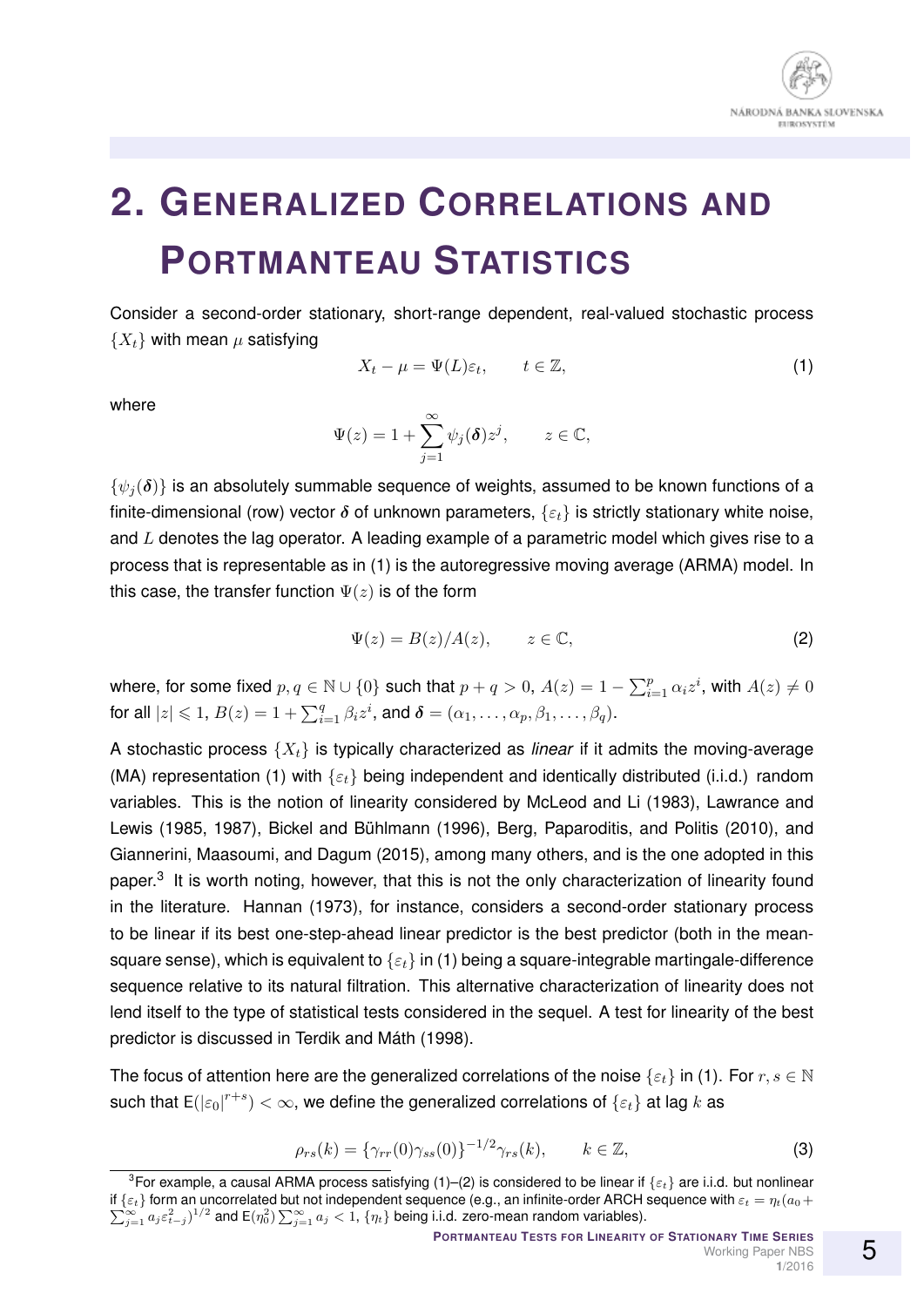where  $\gamma_{rs}(k)=\mathrm{Cov}(\varepsilon_0^r,\varepsilon_k^s).$  Thus, (3) gives the autocorrelations of  $\{\varepsilon_t\}$  for  $r=s=1,$  the autocorrelations of  $\{\varepsilon_t^2\}$  for  $r=s=2,$  and cross-correlations of the type considered by Lawrance and Lewis (1985, 1987) for  $(r, s) \in \{(1, 2), (2, 1)\}\$ . Linearity of  $\{X_t\}$  implies that  $\rho_{rs}(k) = 0$  for all  $k \neq 0$ .

When an estimator  $\hat{\bm{\theta}}~=~(\hat{\mu},\bm{\hat{\delta}})$  of  $\bm{\theta}~=~(\mu,\bm{\delta})$  is available, one may use residuals  $\{\hat{\varepsilon}_t;t=$  $1, 2, \ldots, T$ } (to be defined in a precise manner later) in place of the unobservable noise  $\{\varepsilon_t\}$ . For  $r, s \in \mathbb{N}$ , we define the empirical generalized correlations of the residuals at lag k as

$$
\hat{\rho}_{rs}(k) = {\hat{\gamma}_{rr}(0)\hat{\gamma}_{ss}(0)}^{-1/2} \hat{\gamma}_{rs}(k), \qquad k = 0, \pm 1, \dots, \pm (T - 1), \tag{4}
$$

where  $\hat{\gamma}_{rs}(k) = T^{-1} \sum_{t=1}^{T-k} f_r(\hat{\varepsilon}_t) f_s(\hat{\varepsilon}_{t+k})$  for  $k \geqslant 0$ ,  $\hat{\gamma}_{rs}(k) = \hat{\gamma}_{sr}(-k)$  for  $k < 0$ , and  $f_b(\xi_t) =$  $\xi_t^b-T^{-1}(\xi_1^b+\cdots+\xi_T^b)$  for any collection of random variables  $\{\xi_t\}$  and  $b\in\mathbb{N}.$  Tests for linearity of  $\{X_t\}$  may then be based on portmanteau test statistics of the form

$$
\hat{Q}_{rs}(m) = T \sum_{k=1}^{m} \hat{\rho}_{rs}^2(k),
$$
\n(5)

for some  $r, s, m \in \mathbb{N}$  such that  $r + s > 2$  and  $m < T$ .

In order to develop asymptotic distribution theory for residual-based generalized correlations and associated portmanteau tests, the following assumptions are made (in the sequel, limits in stochastic-order symbols are taken by letting  $T \to \infty$ ):

- **A1:**  $\{\varepsilon_t\}$  are i.i.d. with  $\mathsf{E}(\varepsilon_0) = 0$  and  $0 < \mathsf{E}(\varepsilon_0^2) < \infty$ .
- **A2:**  $\Psi(z)$  is holomorphic in an open neighbourhood of the closed disc  $|z| \leq 1$ , does not vanish at any  $|z| \leq 1$ , and is differentiable with respect to  $\delta$ .
- **A3:**  $\hat{\theta} \theta = O_p(T^{-1/2}).$
- **A4:**  $\partial \tilde{\gamma}_{rs}(k)/\partial \theta = O_p(T^{-1/2})$  for  $k \in \{0, 1, ..., T-1\}$  and  $r, s \in \mathbb{N}$  such that  $r + s > 2$  and  $\mathsf{E}[|\varepsilon_0|^{2(r+s)}]<\infty$ , where  $\tilde{\gamma}_{rs}(k)=T^{-1}\sum_{t=1}^{T-k}f_r(\varepsilon_t)f_s(\varepsilon_{t+k}).$

Assumption A1 amounts to linearity of  $\{X_t\}$  in our setting. Under A2,  $1/\Psi(z)$  has the convergent power series expansion  $1/\Psi(z)=\phi_0(\bm{\delta})-\sum_{j=1}^\infty \phi_j(\bm{\delta})z^j$  for  $|z|\leqslant 1,$  with  $\phi_0(\bm{\delta})=1$  and

$$
\phi_j(\boldsymbol{\delta}) = \psi_j(\boldsymbol{\delta}) - \sum_{i=1}^{j-1} \phi_{j-i}(\boldsymbol{\delta}) \psi_i(\boldsymbol{\delta}), \qquad j \in \mathbb{N},
$$

and, consequently,  $\{X_t\}$  admits the autoregressive (AR) representation

$$
X_t - \mu = \sum_{j=1}^{\infty} \phi_j(\boldsymbol{\delta}) (X_{t-j} - \mu) + \varepsilon_t, \qquad t \in \mathbb{Z}.
$$
 (6)

Hence, given an estimator  $\hat{\theta}$  based on a finite stretch  $(X_0, X_1, \ldots, X_T)$  of  $\{X_t\}$ , residuals may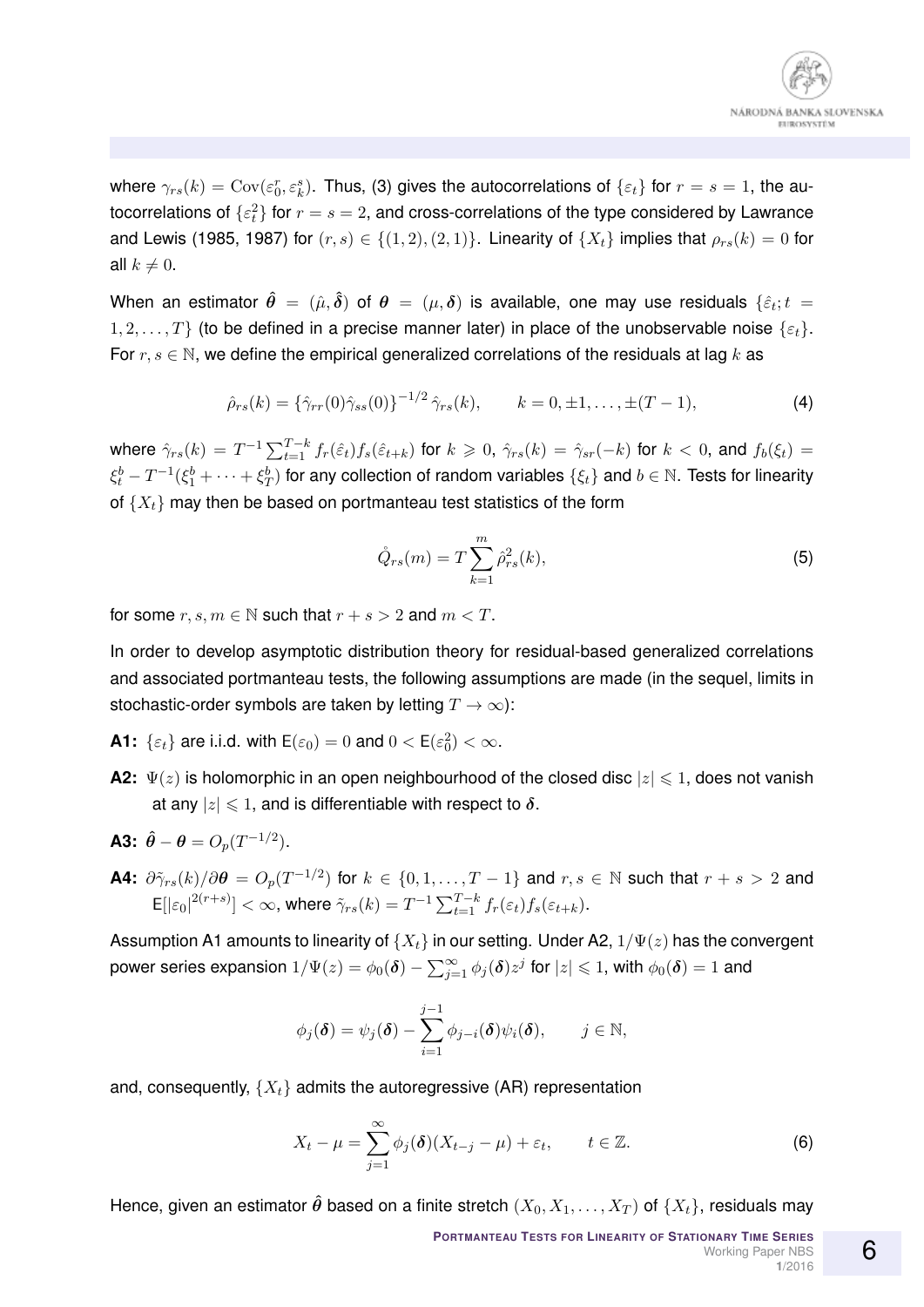

be defined as (cf. Kreiss (1991))

$$
\hat{\varepsilon}_t = X_t - \hat{\mu} - \sum_{j=1}^t \phi_j(\hat{\boldsymbol{\delta}})(X_{t-j} - \hat{\mu}), \qquad t = 1, 2, ..., T.
$$

Estimators of  $\theta$  satisfying assumption A3 may be obtained by quasi-maximum likelihood or instrumental-variables methods under suitable regularity conditions (see, e.g., Hannan (1973); Dunsmuir (1979); Hosoya and Taniguchi (1982); Kuersteiner (2001)). In the ARMA case specified by (2), assumptions A2–A4 hold true, under an i.i.d. assumption about  $\{\varepsilon_t\}$ , as long as the polynomials  $A(z)$  and  $B(z)$  have no zeros in common and  $A(z)B(z) \neq 0$  for all  $|z| \leq 1$ .

We have the following result for the asymptotic distribution of a finite set of empirical generalized correlations of the residuals defined by (4) under the assumption that  $\{X_t\}$  is linear.

**Theorem 1** *Suppose that*  $\{X_t\}$  *satisfies* (1) *and assumptions* A1–A4 *hold. Then, for any fixed*  $m\in\mathbb{N}$  and  $r,s\in\mathbb{N}$  such that  $r+s>2$  and  $\mathsf{E}[|\varepsilon_0|^{2(r+s)}]<\infty,$  the asymptotic distribution of √  $T\left(\hat{\rho}_{rs}(1),\dots,\hat{\rho}_{rs}(m)\right)$ , as  $T\to\infty$ , is Gaussian with zero mean vector and identity covariance *matrix.*

**Proof**: For a fixed  $m < T$ , a Taylor expansion of  $\hat{\gamma}_{rs}(k)$  about  $\theta$  leads to

$$
\hat{\gamma}_{rs}(k) = \tilde{\gamma}_{rs}(k) + \frac{\partial \tilde{\gamma}_{rs}(k)}{\partial \theta} (\hat{\theta} - \theta)' + O_p(T^{-1}) = \tilde{\gamma}_{rs}(k) + O_p(T^{-1}), \quad k = 0, 1, ..., m.
$$

Hence, the distribution of  $\sqrt{T}(\hat{\gamma}_{rs}(1)-\gamma_{rs}(1),\ldots,\hat{\gamma}_{rs}(m)-\gamma_{rs}(m))$  is asymptotically the same as the distribution of  $\sqrt{T}(\tilde{\gamma}_{rs}(1) - \gamma_{rs}(1), \ldots, \tilde{\gamma}_{rs}(m) - \gamma_{rs}(m))$ . Furthermore, putting  $\dot{f}_b(\varepsilon_t) =$  $\varepsilon_t^b-\mathsf{E}(\varepsilon_0^b),\,b\in\mathbb{N},$  and noting that  $T^{-1}\sum_{t=1}^T\dot{f}_b(\varepsilon_t)=O_p(T^{-1/2})$  for  $b\in\{r,s\},$  it is not difficult to show that  $\tilde\gamma_{rs}(k)-T^{-1}\sum_{t=1}^T\dot f_r(\varepsilon_t)\dot f_s(\varepsilon_{t+k})=o_p(T^{-1/2})$  for  $0\leqslant k\leqslant m.$  Therefore, recalling that  $\gamma_{rs}(k) = 0$  for all  $k \neq 0$  under assumption A1, by an application of the central limit theorem for strictly stationary, finitely dependent sequences (e.g., Anderson (1971, Theorem 7.7.6)) to the normalized partial sum  $T^{-1/2}\sum_{t=1}^T(\dot f_r(\varepsilon_t)\dot f_s(\varepsilon_{t+1}),\dots,\dot f_r(\varepsilon_t)\dot f_s(\varepsilon_{t+m}))$  we may conclude that, as  $T \to \infty$ , the distribution of  $\sqrt{T} {\gamma_{rr}(0)\gamma_{ss}(0)}^{-1/2}(\hat{\gamma}_{rs}(1),...,\hat{\gamma}_{rs}(m))$  converges weakly to the standard normal distribution on  $\mathbb{R}^m$ . The assertion of the theorem follows from this result and the fact that  $\hat{\gamma}_{bb}(0) = \tilde{\gamma}_{bb}(0) + O_p(T^{-1}) = \gamma_{bb}(0) + o_p(1)$  for  $b \in \{r, s\}$ .

We note that, for  $r = s = 2$  and  $\Psi(z)$  specified as in (2), the central limit theorem of McLeod and Li (1983) is retrieved from Theorem 1. We also note that, as in McLeod and Li (1983), instead of using  $\mathring{Q}_{rs}(m)$  to test for linearity of  $\{X_t\}$ , asymptotically equivalent statistics of the form

$$
Q_{rs}(m) = T(T+2) \sum_{k=1}^{m} (T-k)^{-1} \hat{\rho}_{rs}^{2}(k), \tag{7}
$$

may be considered (with  $r + s > 2$ ), which are similar in spirit to the popular modification of the Box–Pierce statistic  $\ddot{Q}_{11}(m)$  proposed by Ljung and Box (1978). It is readily seen that, under **PORTMANTEAU TESTS FOR LINEARITY OF STATIONARY TIME SERIES**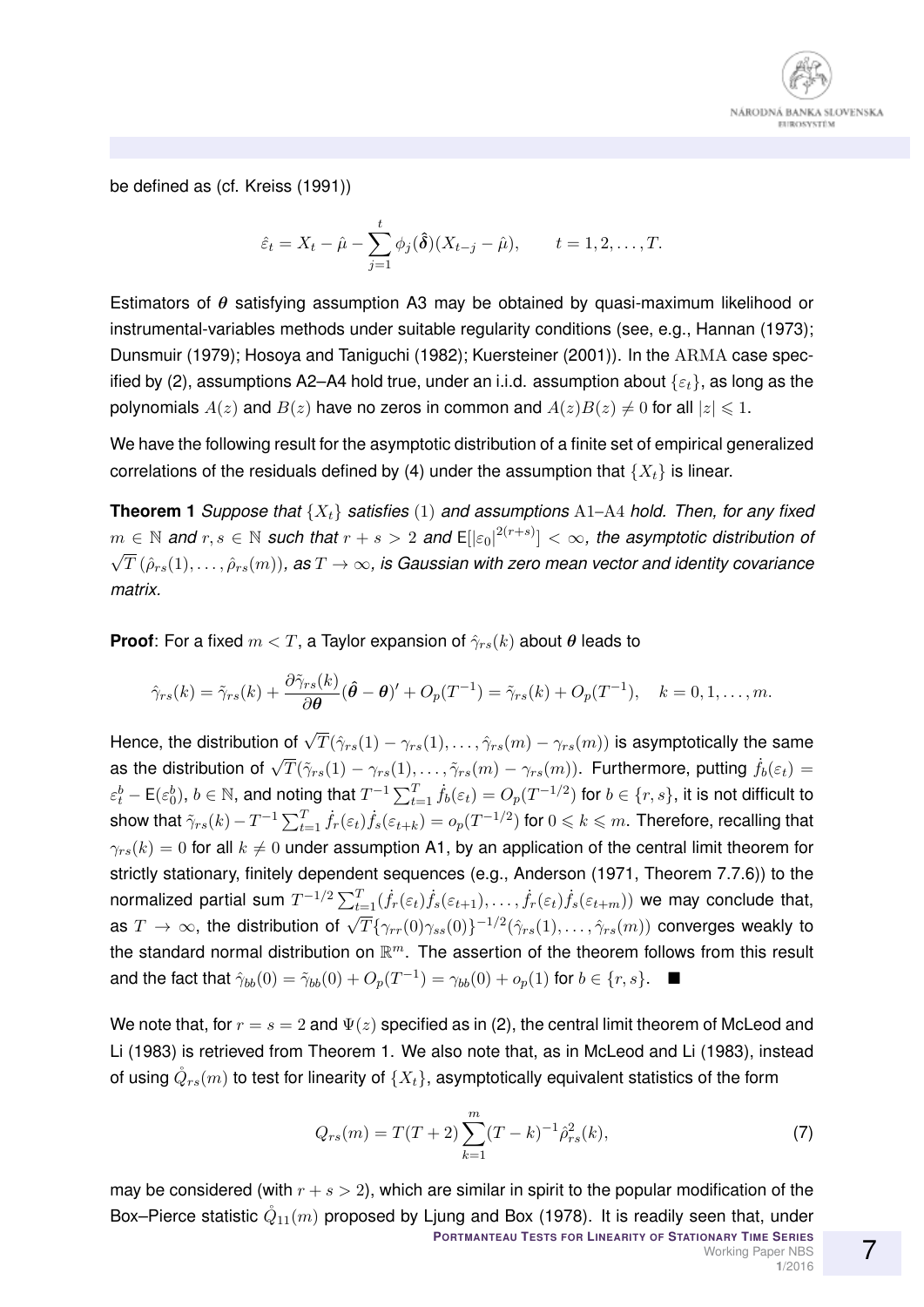

the conditions of Theorem 1, the asymptotic distribution of the statistics  $\mathring{Q}_{rs}(m)$  and  $Q_{rs}(m)$  is chi-square with  $m$  degrees of freedom. The implementation of tests based on statistics such as  $\tilde{Q}_{rs}(m)$  and  $Q_{rs}(m)$  is straightforward and computationally inexpensive.<sup>4</sup>

### **3. MONTE CARLO SIMULATIONS**

This section presents simulation results regarding the properties of portmanteau tests for linearity. In addition to the finite-sample size and power properties of the tests, we also examine the effects of non-Gaussian noise, measurement errors, correlation order, and multiple testing.

#### **3.1 SIMULATION DESIGN**

The following data-generating processes (DGPs) are used in the simulations:

**M1:**  $X_t = 0.8X_{t-1} + \varepsilon_t$ **M2:**  $X_t = 0.6X_{t-1} - 0.5X_{t-2} + \varepsilon_t$ **M3:**  $X_t = 0.8\varepsilon_{t-1} + \varepsilon_t$ **M4:**  $X_t = 0.8X_{t-1} + 0.15X_{t-2} + 0.3\varepsilon_{t-1} + \varepsilon_t$ **M5:**  $X_t = 0.6X_{t-1} + 0.4\varepsilon_{t-1} + \varepsilon_t$ **M6:**  $X_t = 0.8X_{t-1}I(X_{t-1} \leq -1) - 0.8X_{t-1}I(X_{t-1} > -1) + \varepsilon_t$ **M7:**  $X_t = -0.5X_{t-1}I(X_{t-1} \leq 1) + 0.4X_{t-1}I(X_{t-1} > 1) + \varepsilon_t$ **M8:**  $X_t = -0.5X_{t-1}{1 - G(X_{t-1})} + 0.4X_{t-1}G(X_{t-1}) + \varepsilon_t$ **M9:**  $X_t = 0.8X_{t-1}\{1 - G(X_{t-1})\} - 0.8X_{t-1}G(X_{t-1}) + \varepsilon_t$ **M10:**  $X_t = 0.8|X_{t-1}|^{1/2} + \varepsilon_t$ **M11:**  $X_t = Y_t^2 + \varepsilon_t$ ,  $Y_t = 0.6Y_{t-1} + \nu_t$ **M12:**  $X_t = \sigma_t \varepsilon_t$ ,  $\sigma_t^2 = 0.1 + 0.6X_{t-1}^2$ **M13:**  $X_t = \sigma_t \varepsilon_t$ ,  $\sigma_t^2 = 0.01 + 0.12X_{t-1}^2 + 0.85\sigma_{t-1}^2$ **M14:**  $X_t = \sigma_t \varepsilon_t$ ,  $\ln \sigma_t^2 = 0.01 + 0.3\{|\varepsilon_{t-1}| - \mathsf{E}(|\varepsilon_{t-1}|)\} - 0.8\varepsilon_{t-1} + 0.9 \ln \sigma_{t-1}^2$ **M15:**  $X_t = 0.4X_{t-1} - 0.3X_{t-2} + (0.8 + 0.5X_{t-1})\varepsilon_{t-1} + \varepsilon_t$ **M16:**  $X_t = 0.5 - (0.4 - 0.4\varepsilon_{t-1})X_{t-1} + \varepsilon_t$ 

<sup>4</sup>For example, the full set of Monte Carlo experiments reported in Section 3 took approximately 3 hours to carry out in MATLAB running under Windows 7 (64-bit) on a laptop with Intel Core i7 2.60 GHz processor and 8 GB of RAM.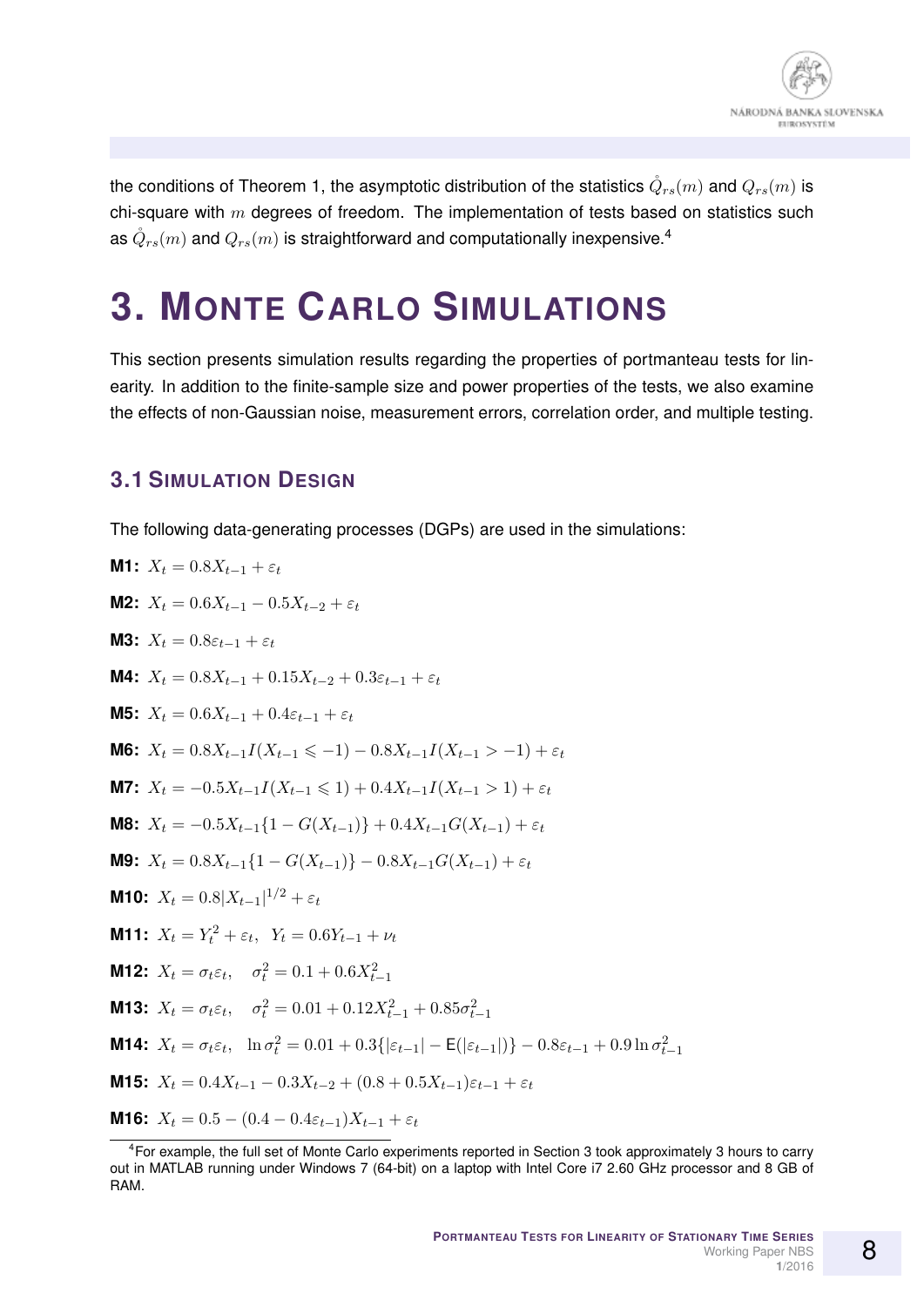

#### **M17:**  $X_t = 0.8\varepsilon_{t-2}^2 + \varepsilon_t$

#### **M18:**  $X_t = -0.3\varepsilon_{t-1} + (0.2 + 0.4\varepsilon_{t-1} - 0.25\varepsilon_{t-2})\varepsilon_{t-2} + \varepsilon_t$

Unless stated otherwise,  $\{\varepsilon_t\}$  and  $\{\nu_t\}$  are i.i.d. standard normal random variables independent of each other,  $G(x) = 1/(1 + e^{-x})$  is the logistic distribution function, and  $I(A)$  denotes the indicator of event A. The DGPs cover a variety of linear and nonlinear processes used in the literature, namely ARMA [M1–M5], threshold AR (TAR) [M6, M7], smooth-transition AR (STAR) [M8, M9], fractional AR (FAR) [M10], square AR (SQAR) [M11], ARCH [M12], generalized ARCH (GARCH) [M13], exponential GARCH (EGARCH) [M14], bilinear (BL) [M15, M16], and nonlinear MA (NLMA) [M17, M18].<sup>5</sup>

In the experiments, 5000 independent artificial time series { $X<sub>t</sub>$ } of length 100 + T, with  $T \in$  $\{200, 500, 1000\}$ , are generated according to M1–M18, but only the last T data points of each series are used to carry out portmanteau tests for linearity. As preliminary analysis indicated that, for relatively short time series, tests based on the statistics  $Q_{rs}(m)$  defined in (7) control the Type I error probability somewhat more successfully (albeit marginally) than tests based on the statistics  $\mathring{Q}_{rs}(m)$  defined in (5), we shall henceforth focus on the former.

Unless indicated otherwise, the tests are applied to least-squares residuals from an AR model for  $\{X_t\}$  the order of which is determined by the Bayesian information criterion (BIC). The BIC is defined according to Method 1 of Ng and Perron (2005) with the maximum allowable order set equal to  $\langle 8(T / 100)^{1/4} \rangle$ , where  $\langle x \rangle$  denotes the greatest integer in  $x$ .<sup>6</sup> Employing an AR model with data-dependent order as the null specification is not only computationally convenient but also theoretically attractive. Even when the DGP is not a finite-order AR process, an AR model the order of which increases with the sample size may be viewed as a finiteparameter approximation to a linear process that admits the infinite-order AR representation (6). If the order of the AR approximation grows at a suitable rate, the approximation error becomes small as  $T$  increases, and estimates of the parameters in (6) obtained from the approximating autoregression are consistent and asymptotically normal (see Berk (1974); Bhansali (1978); Lewis and Reinsel (1985)).

#### **3.2 EMPIRICAL SIZE AND POWER**

The Monte Carlo rejection frequencies of tests, of nominal level 0.05, based on the statistics  $Q_{12}(m),\, Q_{21}(m)$  and  $Q_{22}(m),$  with  $m\,\in\,\{1,2,\ldots,\langle\,|\,\rangle\}$  $\sqrt{T}$ }, are shown in Figures 1–3.<sup>7</sup> Under

<sup>5</sup>The DGPs are taken from Lee, White, and Granger (1993) [M11, M15, M18], Barnett, Gallant, Hinich, Jungeilges, Kaplan, and Jensen (1997) [M4], Hong and Lee (2003) [M2, M14], Hong and White (2005) [M10], and Giannerini, Maasoumi, and Dagum (2015) [M1, M3, M5, M6, M7, M12, M13, M16, M17]; M8 and M9 are smooth-transition variants of M7 and M6, respectively.

<sup>&</sup>lt;sup>6</sup>Very similar results are obtained using Akaike's information criterion instead of the BIC.

 $7$ Simulation results for tests of nominal level 0.01 and 0.10 are not reported, due to space constraints, but are available upon request.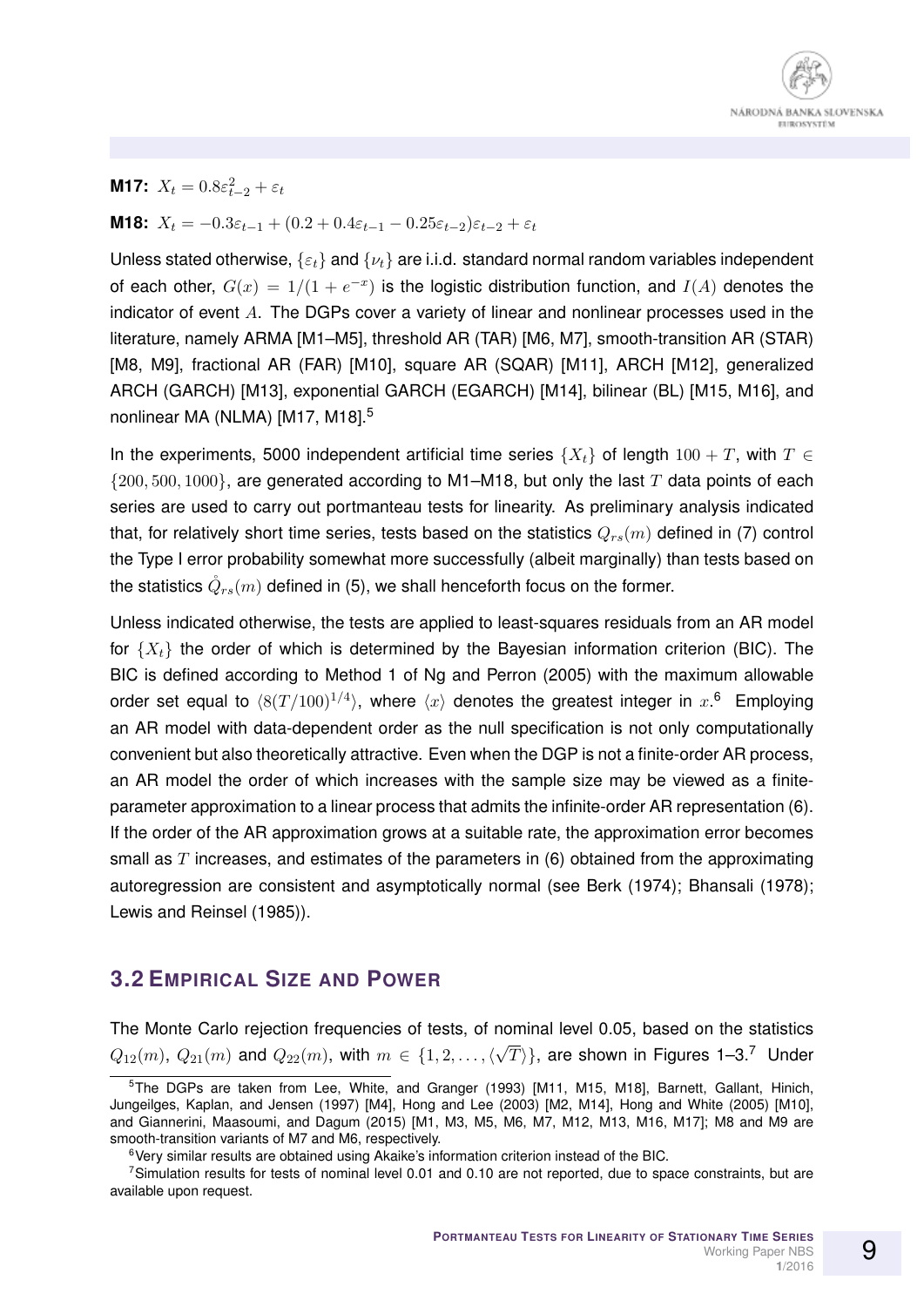

linear DGPs (M1–M5), all three portmanteau tests have empirical levels which do not differ significantly from the nominal level regardless of the sample size  $T$  and the number of generalized correlations  $m$  used to construct the test statistic. It is noteworthy that the tests work well in the case of linear DGPs which do not have a finite-order AR structure (M3–M5), suggesting that AR approximations provide a useful way of modelling dynamics under the null hypothesis in this context.

For all but two of the nonlinear DGPs (M6–M18), at least one of the two cross-correlation tests  $Q_{12}$  and  $Q_{21}$  has higher rejection frequencies than the  $Q_{22}$  test, especially when  $T \leq 500$ . The test based on  $Q_{22}$  has a clear advantage in the case of time series generated according to M12 and M13, which is not perhaps surprising since  $Q_{22}$  is asymptotically equivalent to a Lagrange multiplier statistic for testing linearity against ARCH (see Luukkonen, Saikkonen, and Terasvirta ¨ (1988)). The power of all the tests generally improves as  $T$  increases.

#### **3.3 NON-GAUSSIAN NOISE**

To investigate the sensitivity of the simulation results with respect to non-Gaussianity of the noise in the DGP, we consider artificial time series (of length  $T = 500$ ) generated accorded M1–M18 with  $\varepsilon_t$  having either Student's t distribution with d degrees of freedom or a gamma distribution with shape parameter  $d$  and scale parameter 1. (The distributions are recentred and/or rescaled so as to have zero mean and unit variance). We take  $d \in \{10, 11, \ldots, 19, 20\}$ , a range of values which is sufficiently representative of some of the distributional characteristics (e.g., mild asymmetry and leptokurtosis) of many economic and financial time series. Following the suggestion in Tong (1990, p. 324) that, when constructing tests for uncorrelatedness, autocorrelations at low lags should be watched more closely than autocorrelations at high lags, we set  $m = \langle \ln T \rangle$  (see also Tsay (2010, p. 33)).

For the sake of expositional simplicity and space conservation, the rejection frequencies of tests (of nominal level 0.05) are averaged over the linear (M1–M5) and nonlinear (M6–M18) DGPs, and are shown in Figure 4 (straight lines indicate the average rejection frequencies of tests under Gaussian noise). The results indicate that the level and power properties of the tests are generally insensitive with respect to the value of the parameter  $d$ . In the case of gamma distributed noise,  $Q_{22}$   $(Q_{21})$  has marginally lower (higher) average power compared to the Gaussian case.

#### **3.4 MEASUREMENT ERRORS**

Economic and financial data are often contaminated by measurement errors due to, inter alia, sampling, self-reporting or imperfect data sources. To investigate the potential effect of such measurement errors on tests for nonlinearity, we consider contaminated series (of length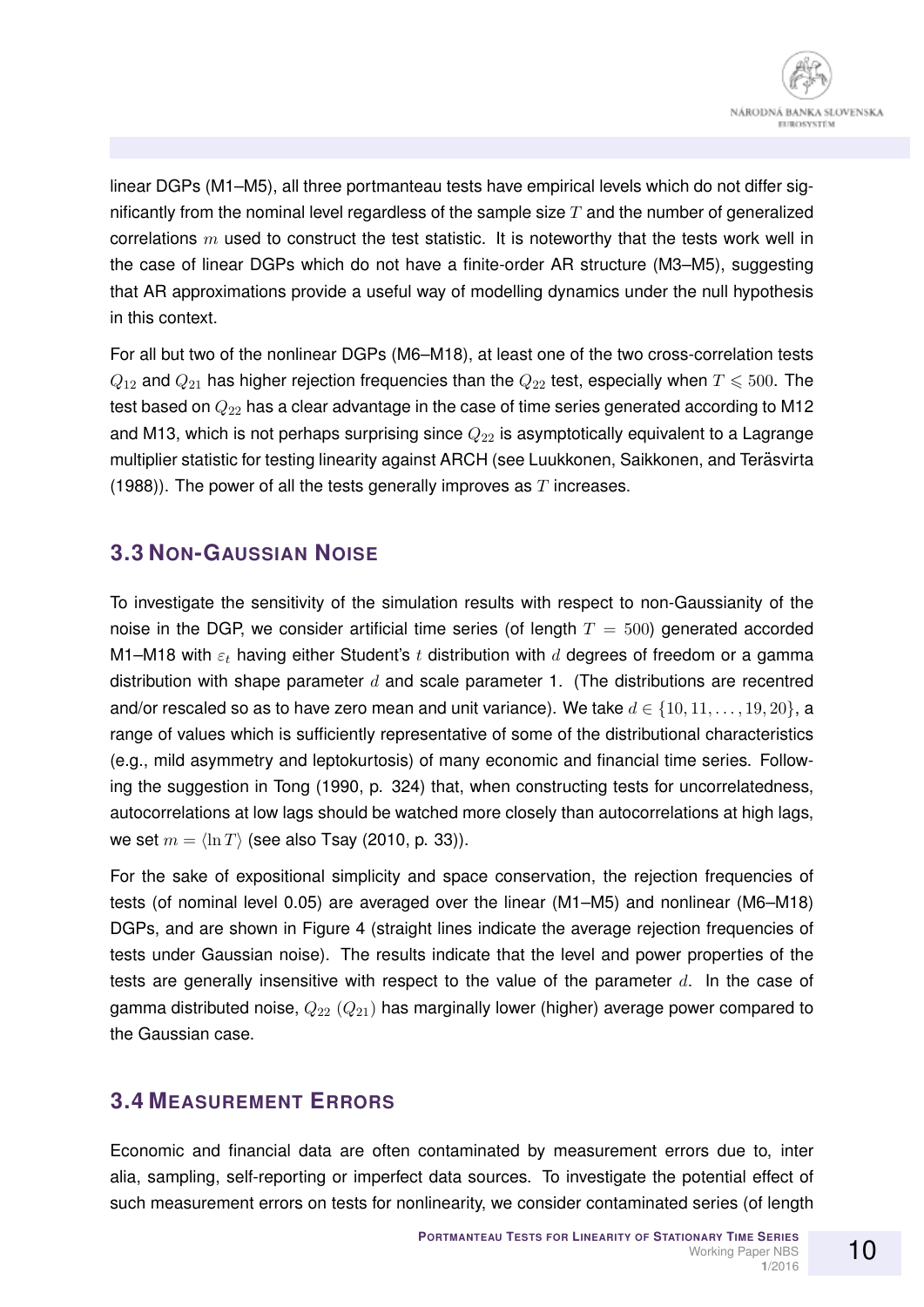$T=500)$  generated according to  $X_t^*=X_t+\sigma_\eta\eta_t,$  where  $X_t$  comes from M1–M18 and  $\{\eta_t\}$  are i.i.d. random variables, independent of  $\{\varepsilon_t\}$  and  $\{\nu_t\}$ , having either Student's t distribution with 10 degrees of freedom or a gamma distribution with shape parameter 10 and scale parameter 1 (recentred and/or rescaled to have zero mean and unit variance). The variance of the measurement error is allowed to be proportional to the sample variance  $\hat{\sigma}_x^2$  of  $(X_1,\ldots,X_T),$  that is  $\sigma_\eta^2=\omega^2\,\hat{\sigma}_x^2$ , where  $\omega^2\in\{0.005,0.010,\ldots,0.060,0.065\}.$  The range of values for the noise-tosignal ratio  $\omega$  is calibrated according to Koreisha and Fang (1999) and allows for up to 25% contamination by measurement errors.

Tests for linearity based on  $Q_{rs}(m)$ , with  $r, s \in \{1,2\}$  and  $m = \langle \ln T \rangle$ , are implemented as described in Section 3.1 using  $\{X^*_t\}$  in place of  $\{X_t\}$ . The rejection frequencies of tests (of nominal level 0.05), averaged across the linear (M1–M5) and nonlinear (M6–M18) DGPs, are shown in Figure 5. The tests exhibit no substantial size distortion, regardless of the contamination rate and the distribution of the noise. Some power loss is observed as the contamination rate increases, but the reduction in power is not of the magnitude that makes the tests unattractive for applications.

#### **3.5 HIGHER-ORDER CORRELATIONS**

Although the discussion in much of the paper focuses on tests with  $r, s \in \{1,2\}$ , the use of higher values for  $(r, s)$  is, of course, possible. To examine whether power gains may be made by using higher-order generalized correlations, we compute the empirical power of tests based on  $Q_{rs}(m)$  with  $r, s \in \{1, 2, ..., 6\}$  and  $m = \langle \ln T \rangle$ . The rejection frequencies of tests (of nominal level 0.05) for  $T = 500$ , averaged across the nonlinear DGPs (M6–M18), are reported in Table 1. The results indicate that there are generally no power improvements associated with the use of higher-order generalized correlations; for instance, tests based on  $Q_{12}$  and  $Q_{32}$  have almost the same (average) rejection frequencies. Furthermore, it is worth bearing in mind that the asymptotic justification of portmanteau tests associated with high values of  $(r, s)$ requires finiteness of a fairly large number of moments (cf. Theorem 1). This requirement may be at odds with the characteristics of many economic and financial time series (e.g., equity returns, exchange rate returns, interest rates), for which it is often argued that they only possess unconditional moments of relatively low order (see, e.g., Koedijk, Schafgans, and de Vries (1990); Jansen and de Vries (1991); de Lima (1997)).

#### **3.6 MULTIPLE TESTING**

In practice, linearity is often tested using several tests (e.g.,  $Q_{rs}(m)$ ,  $r, s \in \{1, 2\}$ ) jointly and/or several values of  $m$ . However, unless adjustments for multiple testing are made, there is an increased risk of overstating the significance of nonlinearity when many tests are carried out using the same set of data (see Psaradakis (2000)). This is due to the fact that, if the linearity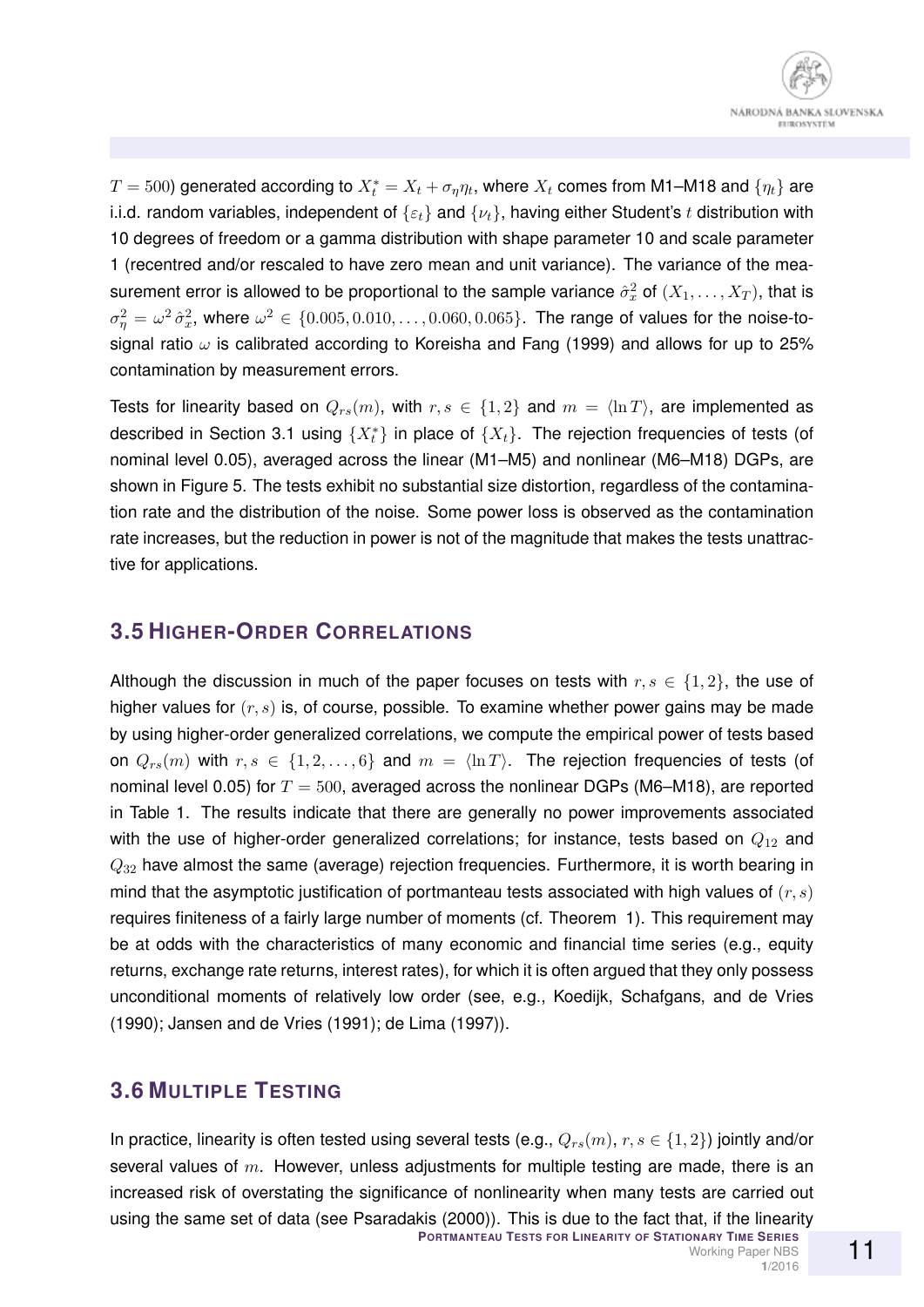hypothesis is rejected when at least one of the tests leads to a rejection, the overall Type I error probability associated with the multiple testing procedure (i.e., the probability of at least one erroneous rejection) can be well in excess of the nominal level of each individual test.

A simple Bonferroni-type adjustment for multiple testing based on Simes (1986) is considered here, which may be implemented as follows. Let  $P_{(1)} \leq P_{(2)} \leq \cdots \leq P_{(N)}$  denote the ordered (asymptotic) P-values associated with the set of portmanteau test statistics under consideration. Multiplicity-adjusted P-values are then calculated as  $\tilde{P}_{(i)} = \min\{NP_{(i)}/i,1\},$  $i \in \{1, 2, ..., N\}$ , and the null hypothesis of linearity is rejected at overall level  $\alpha \in (0, 1)$  if  $\min_{1\leqslant i\leqslant N}\tilde{P}_{(i)}\leqslant\alpha.$  Simes' procedure is generally less conservative than the classical Bonferroni or Šidák procedures, especially when several highly correlated test statistics are involved.<sup>8</sup>

In Table 2 we report Monte Carlo estimates of the probability that at least one of the tests under consideration rejects the null hypothesis of linearity at the 0.05 level (when  $T = 500$ ). Case A refers to the situation when linearity is tested using the statistics  $Q_{12}(m)$ ,  $Q_{21}(m)$  and  $Q_{22}(m)$ with  $m = \langle \ln T \rangle = 6$  ( $N = 3$ ); in Case B linearity is tested using  $Q_{12}(m)$ ,  $Q_{21}(m)$ ,  $Q_{22}(m)$ and six different values of m, namely  $m \in \{1, \ldots, 6\}$   $(N = 18)$ . The advantage of adjusting for multiplicity in testing is immediately evident. Using unadjusted P-values, the probability that one or more of the tests will erroneously reject the null hypothesis under M1–M5 ranges from 0.14 to 0.29. By contrast, the multiple testing procedures generally have an overall Type I error probability that is quite close to the nominal 0.05 level (in spite of the fact that they do not account for the dependence structure of the individual test statistics). Moreover, the protection against an excessive overall Type I error probability is not achieved at the cost of a systematic loss of the ability of the tests to reject correctly the linearity hypothesis under M6–M18.

### **4. EMPIRICAL APPLICATION**

In this section portmanteau tests for linearity are applied to a set of weekly stock returns, spanning the period 1993–2007 (781 observations), for 100 companies from the Standard & Poor's 500 Composite index. The selected series are part of the data set analyzed by Kapetanios (2009) and are such that the hypothesis of strict stationarity cannot be rejected for any of them (at 5% significance level). The presence of nonlinearity in asset returns has important implications for, inter alia, pricing, risk management, and forecasting.

As in Section 3, we test for neglected nonlinearity in an AR model for each time series, the order of which is determined by minimizing the BIC over the range  $\{0, 1, \ldots, \langle 8(T / 100)^{1/4} \rangle\}.$ The asymptotic P-values for tests based on  $Q_{12}(m)$ ,  $Q_{21}(m)$  and  $Q_{22}(m)$ , with  $m = \langle \ln T \rangle$ , are reported in Table 5. In order to guard against the danger of overstating the significance of nonlinearity because of the use of three different tests, we also report the  $P$ -values of the

<sup>&</sup>lt;sup>8</sup>It also yields the same critical values as the multiple testing procedure of Benjamini and Hochberg (1995) that controls the so-called false discovery rate (i.e., the expected proportion of erroneous rejections over all rejections).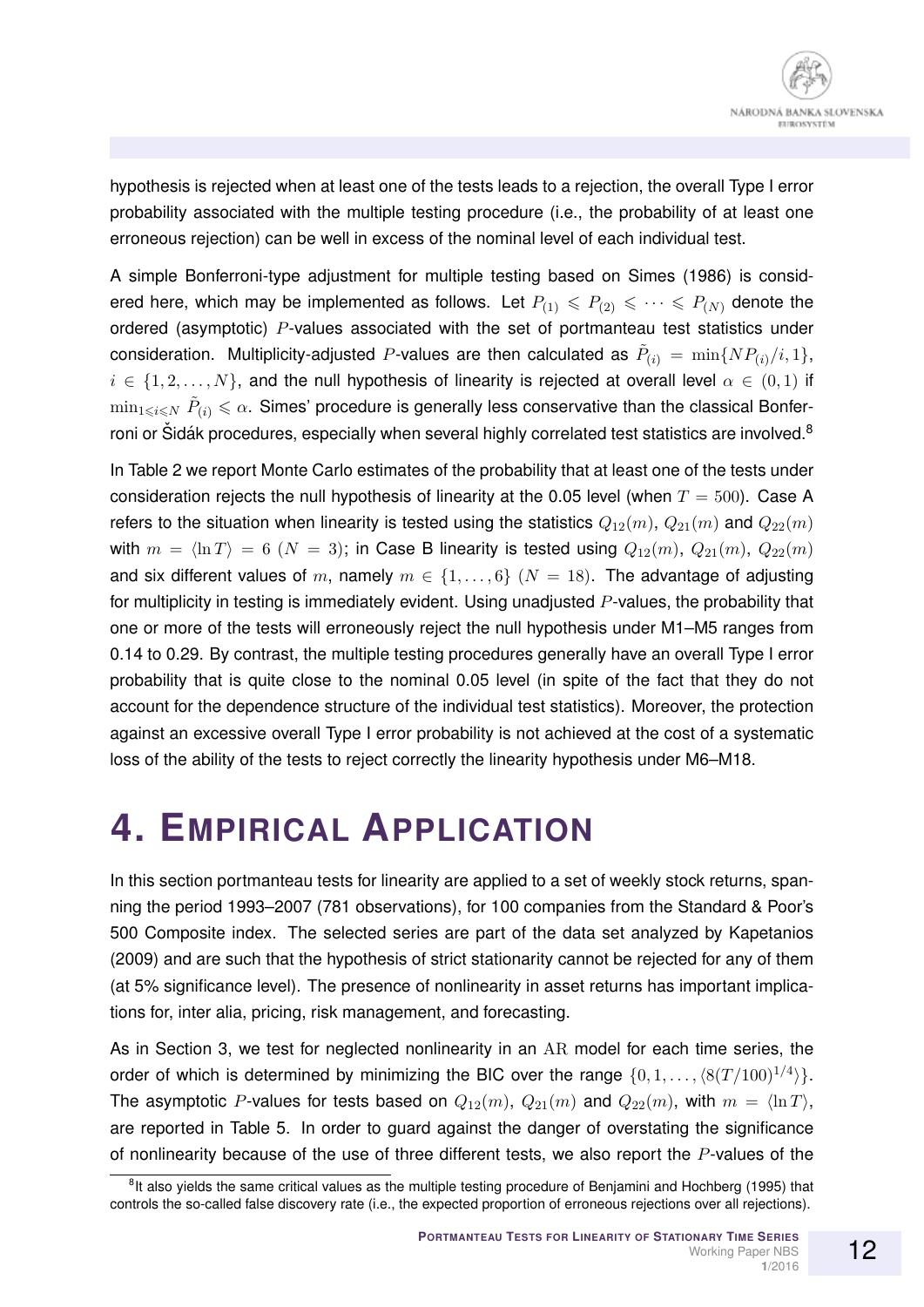individual test statistics adjusted for multiplicity using the method described in Section 3.6.

Using unadjusted test P-values, evidence against linearity is found in 82 stock returns (at 5% significance level) on the basis of the  $Q_{22}$  test. This arguably is not a very surprising finding since conditional heteroskedasticity is a characteristic feature of many asset returns. Linearity is also rejected by at least one of the cross-correlation  $Q_{12}/Q_{21}$  tests in 66 cases. Using multiplicity-adjusted P-values, evidence against linearity is found by at least one of the three tests in 85% of stock returns (at 5% significance level). We conclude, therefore, that the vast majority of the stock returns considered in our analysis exhibit nonlinear features which cannot be captured by a linear model with i.i.d. noise.

### **5. SUMMARY**

This paper considered portmanteau tests for linearity of stationary time series based on generalized correlations of residuals. The proposed tests are easy to implement, have a chi-square large-sample null distribution, and good size and power properties in finite samples. The simulation results indicated that the cross-correlation tests  $Q_{12}$  and  $Q_{21}$  are useful in identifying various types of nonlinearity and are generally more powerful than the popular  $Q_{22}$  test based on squared-residual autocorrelations. An application to time series of stock returns illustrated the practical use of the tests.

13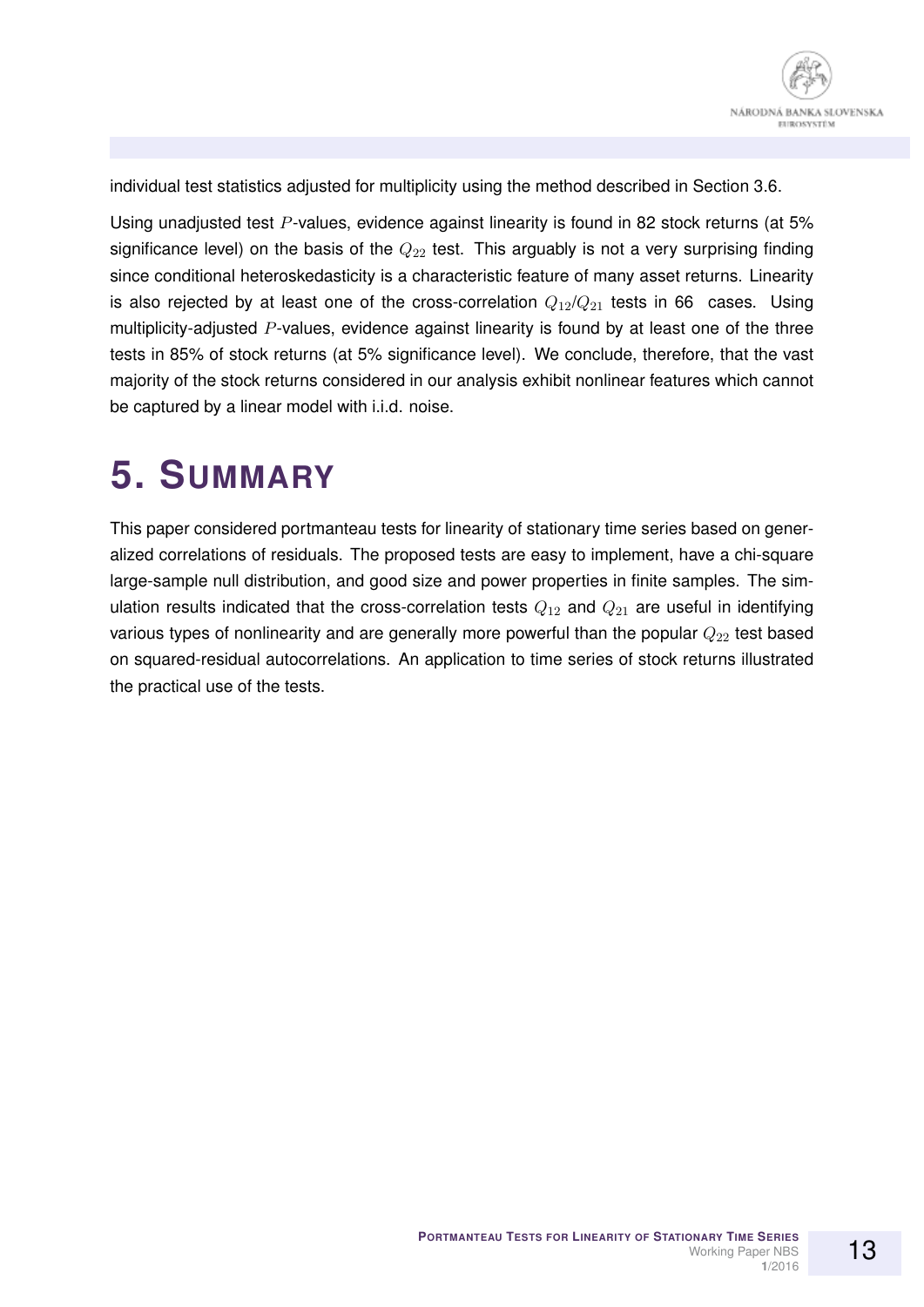### **REFERENCES**

ANDERSON, T. W. (1971): *The Statistical Analysis of Time Series*. Wiley, New York.

- BARNETT, W. A., A. R. GALLANT, M. J. HINICH, J. A. JUNGEILGES, D. T. KAPLAN, AND M. J. JENSEN (1997): "A single-blind controlled competition among tests for nonlinearity and chaos," *Journal of Econometrics*, 82, 157–192.
- BENJAMINI, Y., AND Y. HOCHBERG (1995): "Controlling the false discovery rate: a practical and powerful approach to multiple testing," *Journal of the Royal Statistical Society B*, 57, 289–300.
- BERG, A., E. PAPARODITIS, AND D. N. POLITIS (2010): "A bootstrap test for time series linearity," *Journal of Statistical Planning and Inference*, 140, 3841–3857.
- BERK, K. N. (1974): "Consistent autoregressive spectral estimates," *Annals of Statistics*, 2, 489–502.
- BHANSALI, R. J. (1978): "Linear prediction by autoregressive model fitting in the time domain," *Annals of Statistics*, 6, 224–231.
- BICKEL, P. J., AND P. BÜHLMANN (1996): "What is a linear process?," *Proceedings of the National Academy of Sciences of the USA*, 93, 12128–12131.
- DE LIMA, P. J. F. (1997): "On the robustness of nonlinearity tests to moment condition failure," *Journal of Econometrics*, 76, 251–280.
- DUNSMUIR, W. (1979): "A central limit theorem for parameter estimation in stationary vector time series and its application to models for a signal observed with noise," *Annals of Statistics*, 7, 490–506.
- GIANNERINI, S., E. MAASOUMI, AND E. DAGUM (2015): "Entropy testing for nonlinear serial dependence in time series," *Biometrika*, 102, 661–675.
- HANNAN, E. J. (1973): "The asymptotic theory of linear time-series models," *Journal of Applied Probability*, 10, 130–145.
- HONG, Y., AND T.-H. LEE (2003): "Diagnostic checking for the adequacy of nonlinear time series models," *Econometric Theory*, 19, 1065–1121.
- HONG, Y., AND H. WHITE (2005): "Asymptotic distribution theory for nonparametric entropy measures of serial dependence," *Econometrica*, 73, 837–901.
- HOSOYA, Y., AND M. TANIGUCHI (1982): "A central limit theorem for stationary processes and the parameter estimation of linear processes," *Annals of Statistics*, 10, 132–153.
- JANSEN, D. W., AND C. G. DE VRIES (1991): "On the frequency of large stock returns: putting booms and busts into perspective," *Review of Economics and Statistics*, 73, 18–24.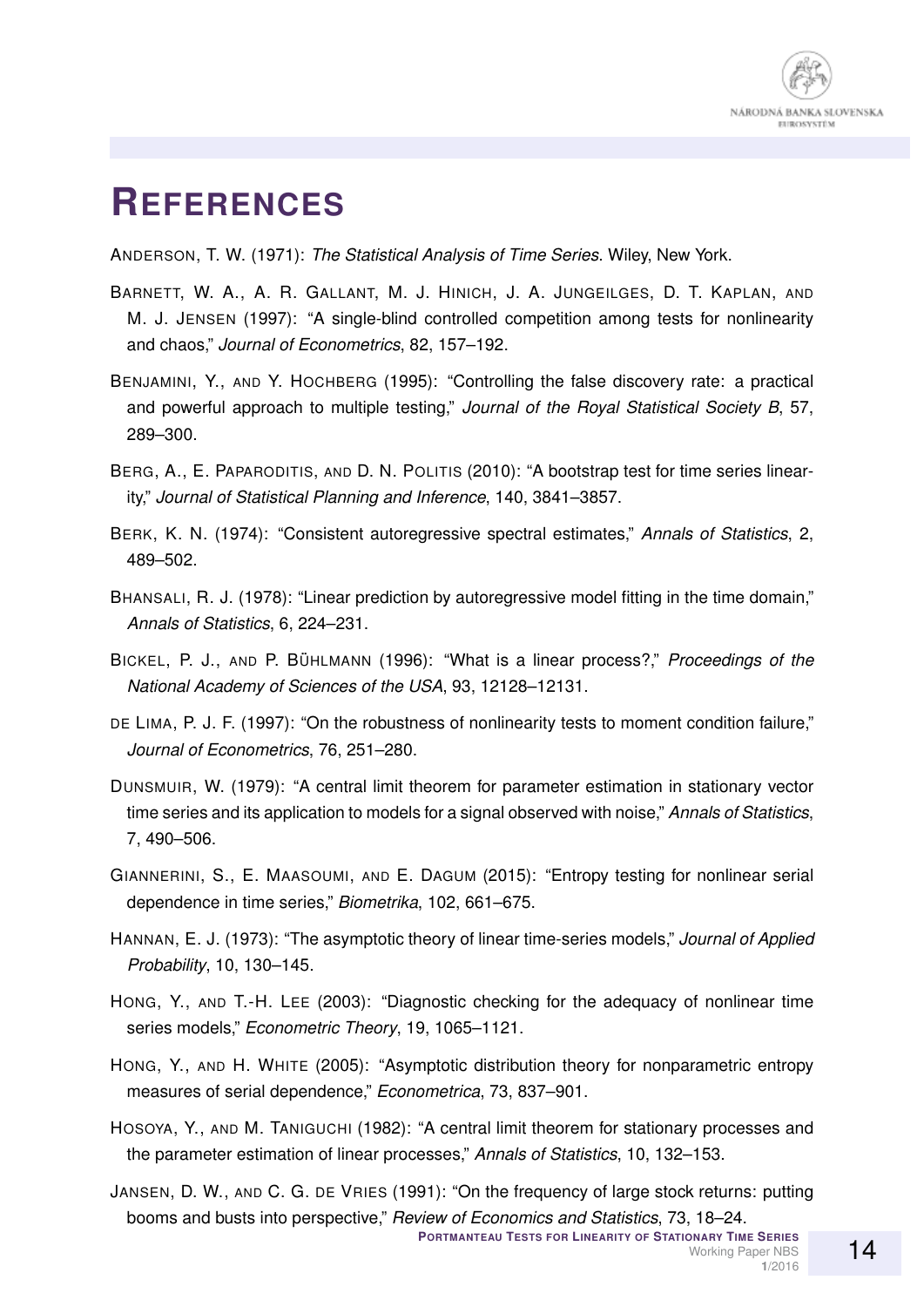

- KAPETANIOS, G. (2009): "Testing for strict stationarity in financial variables," *Journal of Banking and Finance*, 33, 2346–2362.
- KOEDIJK, K., M. SCHAFGANS, AND C. DE VRIES (1990): "The tail index of exchange rate returns," *Journal of International Economics*, 29, 93–108.
- KOREISHA, S. G., AND Y. FANG (1999): "The impact of measurement errors on ARMA prediction," *Journal of Forecasting*, 18, 95–109.
- KREISS, J.-P. (1991): "Estimation of the distribution function of noise in stationary processes," *Metrika*, 38, 285–297.
- KUERSTEINER, G. M. (2001): "Optimal instrumental variables estimation for ARMA models," *Journal of Econometrics*, 104, 359–405.
- LAWRANCE, A. J., AND P. A. W. LEWIS (1985): "Modelling and residual analysis of nonlinear autoregressive time series in exponential variables," *Journal of the Royal Statistical Society B*, 47, 165–202.
- (1987): "Higher-order residual analysis for nonlinear time series with autoregressive correlation structures," *International Statistical Review*, 55, 21–35.
- LEE, T.-H., H. WHITE, AND C. W. J. GRANGER (1993): "Testing for neglected nonlinearity in time series models: a comparison of neural network methods and alternative tests," *Journal of Econometrics*, 56, 269–290.
- LEWIS, R., AND G. C. REINSEL (1985): "Prediction of multivariate time series by autoregressive model fitting," *Journal of the Multivariate Analysis*, 16, 393–411.
- LJUNG, G. M., AND G. E. P. BOX (1978): "On a measure of lack of fit in time series models," *Biometrika*, 65, 297–303.
- LUUKKONEN, R., P. SAIKKONEN, AND T. TERÄSVIRTA (1988): "Testing linearity in univariate time series models," *Scandinavian Journal of Statistics*, 15, 161–175.
- MCLEOD, A. I., AND W. K. LI (1983): "Diagnostic checking ARMA time series models using squared-residual autocorrelations," *Journal of Time Series Analysis*, 4, 269–273.
- NG, S., AND P. PERRON (2005): "A note on the selection of time series models," *Oxford Bulletin of Economics and Statistics*, 67, 115–134.
- PSARADAKIS, Z. (2000): "*P*-value adjustments for multiple tests for nonlinearity," *Studies in Nonlinear Dynamics & Econometrics*, 4, 95–100.
- SIMES, R. J. (1986): "An improved Bonferroni procedure for multiple tests of significance," *Biometrika*, 73, 751–754.
- TERÄSVIRTA, T., D. TJØSTHEIM, AND C. W. J. GRANGER (2010): *Modelling Nonlinear Economic Time Series*. Oxford University Press, Oxford.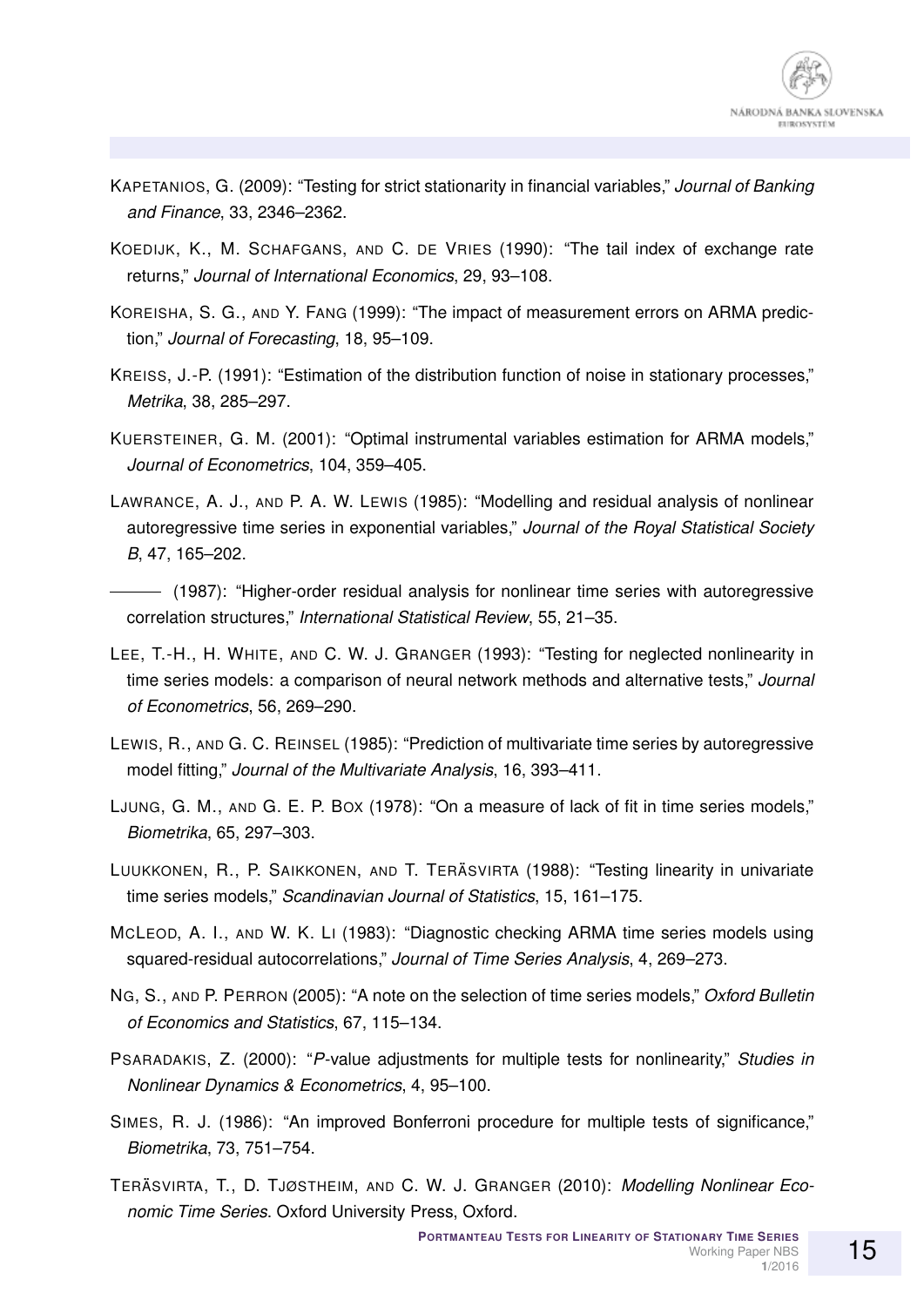

- TERDIK, G., AND J. MÁTH (1998): "A new test of linearity of time series based on the bispectrum," *Journal of Time Series Analysis*, 19, 737–753.
- TONG, H. (1990): *Non-linear Time Series: A Dynamical System Approach*. Oxford University Press, Oxford.
- TSAY, R. S. (2010): *Analysis of Financial Time Series*. 3rd Edition, Wiley, New York.

16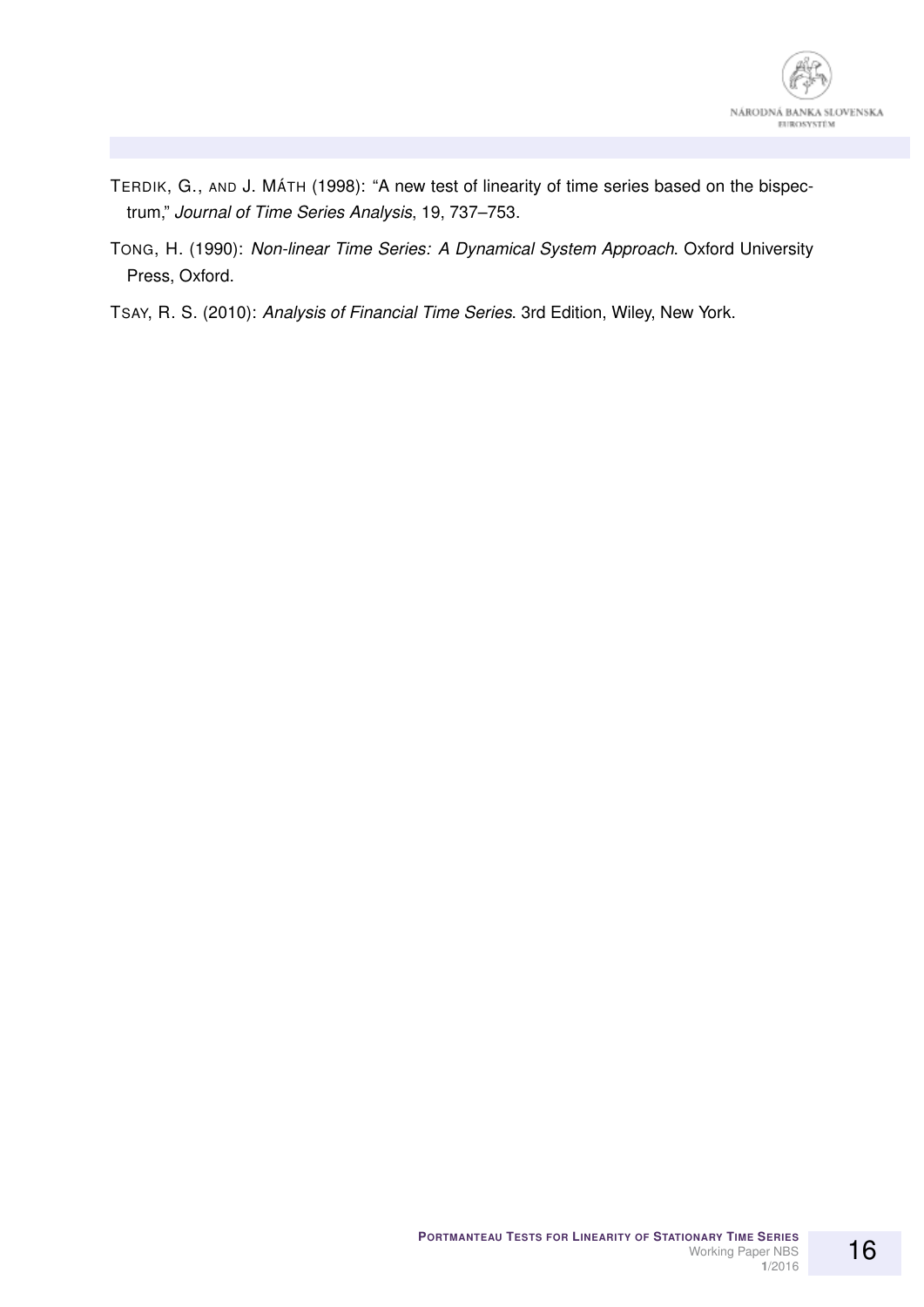

|  |  | $w \begin{bmatrix} Q_{1w} & Q_{w1} & Q_{2w} & Q_{w2} & Q_{ww} \end{bmatrix}$ |
|--|--|------------------------------------------------------------------------------|

|  |  | Table 1: Rejection frequencies of $Q_{rs}$ tests |  |  |  |
|--|--|--------------------------------------------------|--|--|--|
|--|--|--------------------------------------------------|--|--|--|

| Table 2: Rejection frequencies under multiple testing                                                                                                                             |  |  |  |
|-----------------------------------------------------------------------------------------------------------------------------------------------------------------------------------|--|--|--|
|                                                                                                                                                                                   |  |  |  |
| $\bullet$ , $\bullet$ , $\bullet$ , $\bullet$ , $\bullet$ , $\bullet$ , $\bullet$ , $\bullet$ , $\bullet$ , $\bullet$ , $\bullet$ , $\bullet$ , $\bullet$ , $\bullet$ , $\bullet$ |  |  |  |

|                 | Case A $(N = 3)$ |          | Case B ( $N = 18$ ) |                 |  |  |  |  |
|-----------------|------------------|----------|---------------------|-----------------|--|--|--|--|
|                 | Unadjusted       | Adjusted | Unadjusted          | <b>Adjusted</b> |  |  |  |  |
| M <sub>1</sub>  | 0.141            | 0.048    | 0.286               | 0.042           |  |  |  |  |
| M <sub>2</sub>  | 0.136            | 0.044    | 0.287               | 0.039           |  |  |  |  |
| M <sub>3</sub>  | 0.136            | 0.048    | 0.296               | 0.041           |  |  |  |  |
| M <sub>4</sub>  | 0.137            | 0.054    | 0.284               | 0.043           |  |  |  |  |
| M <sub>5</sub>  | 0.141            | 0.055    | 0.287               | 0.042           |  |  |  |  |
| M <sub>6</sub>  | 1.000            | 1.000    | 1.000               | 1.000           |  |  |  |  |
| M7              | 1.000            | 1.000    | 1.000               | 1.000           |  |  |  |  |
| M <sub>8</sub>  | 0.964            | 0.919    | 0.997               | 0.966           |  |  |  |  |
| M <sub>9</sub>  | 0.997            | 0.992    | 1.000               | 0.997           |  |  |  |  |
| M <sub>10</sub> | 0.723            | 0.542    | 0.931               | 0.681           |  |  |  |  |
| M11             | 0.799            | 0.703    | 0.941               | 0.788           |  |  |  |  |
| M <sub>12</sub> | 1.000            | 0.999    | 1.000               | 0.999           |  |  |  |  |
| M13             | 0.980            | 0.965    | 0.984               | 0.944           |  |  |  |  |
| M14             | 1.000            | 1.000    | 1.000               | 1.000           |  |  |  |  |
| M15             | 1.000            | 1.000    | 1.000               | 1.000           |  |  |  |  |
| M16             | 1.000            | 1.000    | 1.000               | 1.000           |  |  |  |  |
| M17             | 0.946            | 0.894    | 0.989               | 0.920           |  |  |  |  |
| M18             | 0.998            | 0.991    | 1.000               | 0.995           |  |  |  |  |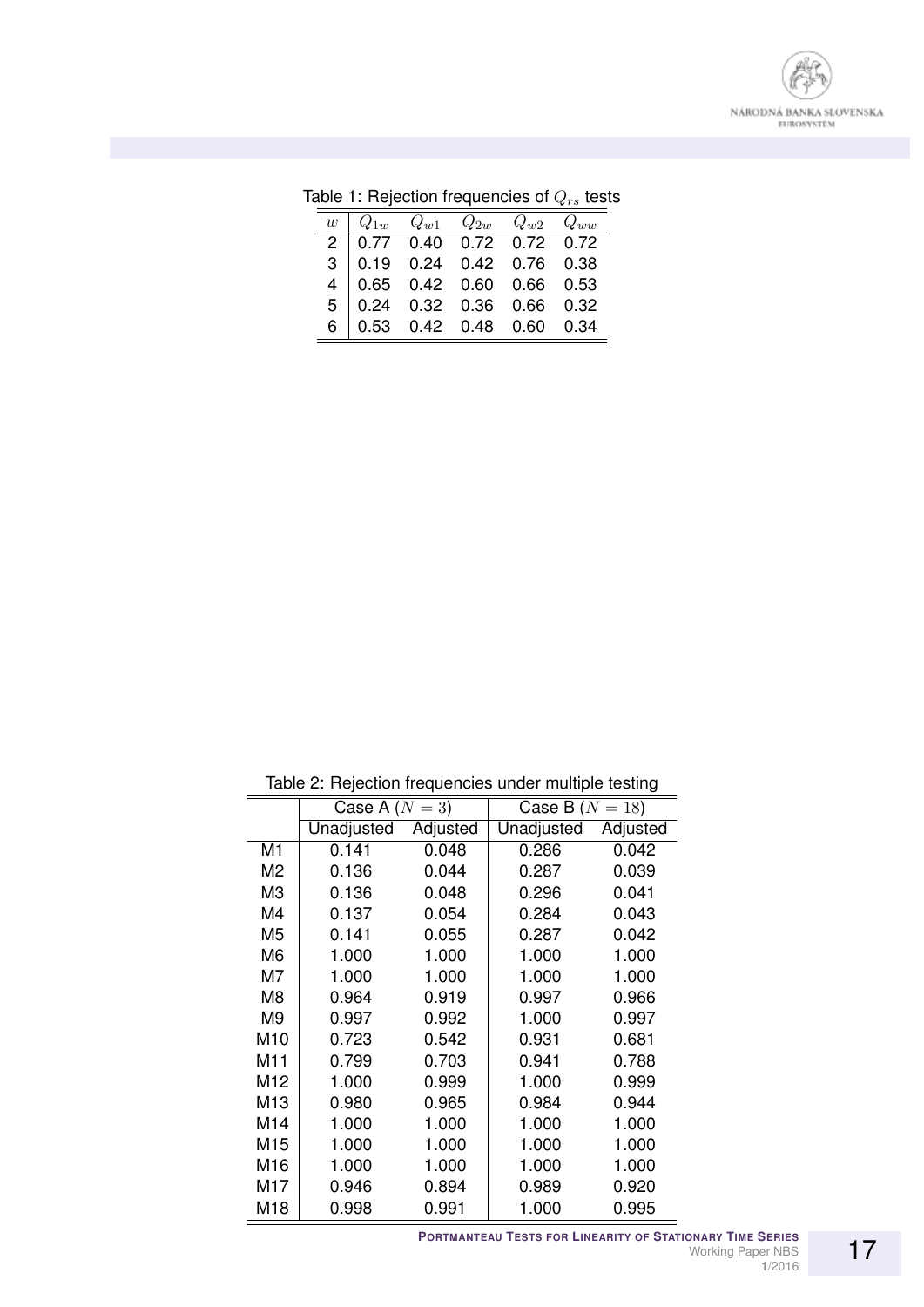|                             | Unadjusted P-values |          |          | Adjusted P-values |          |          | AR             |                             | Unadjusted P-values |          |          | Adjusted P-values | <b>AR</b> |          |              |
|-----------------------------|---------------------|----------|----------|-------------------|----------|----------|----------------|-----------------------------|---------------------|----------|----------|-------------------|-----------|----------|--------------|
| company                     | $Q_{12}$            | $Q_{21}$ | $Q_{22}$ | $Q_{12}$          | $Q_{21}$ | $Q_{22}$ | order          | company                     | $Q_{12}$            | $Q_{21}$ | $Q_{22}$ | $Q_{12}$          | $Q_{21}$  | $Q_{22}$ | order        |
| Alcoa Inc                   | 0.20                | 0.00     | 0.00     | 0.20              | 0.01     | 0.00     | $\mathbf{1}$   | Danaher Corp.               | 0.01                | 0.00     | 0.00     | 0.01              | 0.01      | 0.00     | $\mathbf{1}$ |
| Apple Inc.                  | 0.01                | 0.67     | 0.45     | 0.02              | 0.67     | 0.68     | $\overline{c}$ | Walt Disney Co.             | 0.62                | 0.05     | 0.01     | 0.62              | 0.07      | 0.04     |              |
| Adobe Systems Inc           | 0.21                | 0.01     | 0.00     | 0.21              | 0.01     | 0.00     | $\mathbf{1}$   | Dow Chemical                | 0.19                | 0.06     | 0.00     | 0.19              | 0.09      | 0.00     |              |
| Analog Devices Inc          | 0.07                | 0.00     | 0.00     | 0.07              | 0.00     | 0.00     | $\mathbf{1}$   | Duke Energy                 | 0.00                | 0.00     | 0.00     | 0.00              | 0.00      | 0.00     |              |
| Archer-Daniels-Midland      | 0.56                | 0.99     | 0.04     | 0.85              | 0.99     | 0.11     | $\mathbf{1}$   | Ecolab Inc.                 | 0.00                | 0.00     | 0.00     | 0.00              | 0.00      | 0.00     |              |
| Autodesk Inc                | 0.10                | 0.19     | 0.01     | 0.15              | 0.19     | 0.02     | 1              | Equifax Inc.                | 0.13                | 0.23     | 0.12     | 0.20              | 0.23      | 0.37     |              |
| American Electric Power     | 0.00                | 0.00     | 0.00     | 0.00              | 0.00     | 0.00     | 1              | Edison Int'l                | 0.01                | 0.00     | 0.00     | 0.01              | 0.00      | 0.00     | 2            |
| <b>AES Corp</b>             | 0.00                | 0.00     | 0.00     | 0.00              | 0.00     | 0.00     | $\mathbf{1}$   | EMC Corp.                   | 0.01                | 0.00     | 0.00     | 0.01              | 0.00      | 0.00     |              |
| <b>AFLAC</b> Inc            | 0.00                | 0.00     | 0.00     | 0.00              | 0.00     | 0.00     | $\mathbf{1}$   | <b>Emerson Electric</b>     | 0.31                | 0.03     | 0.00     | 0.31              | 0.04      | 0.00     |              |
| Allergan Inc                | 0.04                | 0.09     | 0.00     | 0.06              | 0.09     | 0.00     | $\mathbf{1}$   | <b>Equity Residential</b>   | 0.45                | 0.22     | 0.00     | 0.45              | 0.34      | 0.00     |              |
| American Intl Group Inc     | 0.03                | 0.00     | 0.00     | 0.03              | 0.00     | 0.00     | $\mathbf{1}$   | <b>EQT Corporation</b>      | 0.20                | 0.00     | 0.00     | 0.20              | 0.00      | 0.00     |              |
| Aon plc                     | 0.02                | 0.00     | 0.00     | 0.02              | 0.00     | 0.00     | $\mathbf{1}$   | Eaton Corp.                 | 0.47                | 0.22     | 0.40     | 0.47              | 0.67      | 0.59     |              |
| Apache Corporation          | 0.37                | 0.02     | 0.00     | 0.37              | 0.03     | 0.00     | $\mathbf{1}$   | Entergy Corp.               | 0.01                | 0.11     | 0.00     | 0.01              | 0.11      | 0.00     |              |
| Anadarko Petroleum          | 0.73                | 0.05     | 0.00     | 0.73              | 0.08     | 0.00     | $\mathbf{1}$   | Exelon Corp.                | 0.45                | 0.43     | 0.02     | 0.45              | 0.64      | 0.05     |              |
| <b>Avon Products</b>        | 0.19                | 0.00     | 0.00     | 0.19              | 0.00     | 0.00     | $\mathbf{1}$   | Ford Motor                  | 0.01                | 0.15     | 0.00     | 0.01              | 0.15      | 0.00     |              |
| Avery Dennison Corp         | 0.00                | 0.12     | 0.00     | 0.01              | 0.12     | 0.00     | $\mathbf{1}$   | Fastenal Co                 | 0.28                | 0.06     | 0.03     | 0.28              | 0.09      | 0.08     |              |
| American Express Co         | 0.24                | 0.00     | 0.00     | 0.24              | 0.00     | 0.00     | $\mathbf{1}$   | <b>Family Dollar Stores</b> | 0.86                | 0.05     | 0.00     | 0.86              | 0.08      | 0.00     |              |
| <b>Bank of America Corp</b> | 0.21                | 0.00     | 0.00     | 0.21              | 0.00     | 0.00     | $\mathbf{1}$   | FedEx Corporation           | 0.04                | 0.17     | 0.00     | 0.06              | 0.17      | 0.00     |              |
| Baxter International Inc.   | 0.06                | 0.00     | 0.28     | 0.09              | 0.00     | 0.28     | $\mathbf{1}$   | Fisery Inc.                 | 0.01                | 0.00     | 0.00     | 0.01              | 0.00      | 0.00     |              |
| <b>BBT</b> Corporation      | 0.58                | 0.01     | 0.00     | 0.58              | 0.02     | 0.00     | 1              | Fifth Third Bancorp         | 0.04                | 0.00     | 0.00     | 0.04              | 0.01      | 0.00     |              |
| Best Buy Co. Inc.           | 0.75                | 0.00     | 0.00     | 0.75              | 0.00     | 0.00     | $\mathbf{1}$   | Fluor Corp.                 | 0.00                | 0.03     | 0.12     | 0.00              | 0.04      | 0.12     |              |
| Bard (C.R.) Inc.            | 0.71                | 0.03     | 0.01     | 0.71              | 0.05     | 0.02     | $\mathbf{1}$   | <b>Forest Laboratories</b>  | 0.03                | 0.08     | 0.64     | 0.09              | 0.12      | 0.64     |              |
| <b>Becton Dickinson</b>     | 0.24                | 0.07     | 0.00     | 0.24              | 0.11     | 0.00     | $\mathbf{1}$   | Frontier Commun.            | 0.00                | 0.00     | 0.00     | 0.00              | 0.00      | 0.00     |              |
| <b>Franklin Resources</b>   | 0.38                | 0.00     | 0.00     | 0.38              | 0.00     | 0.00     | $\mathbf{1}$   | Gannett Co.                 | 0.64                | 0.01     | 0.00     | 0.64              | 0.01      | 0.00     |              |
| Brown-Forman Corp           | 0.29                | 0.00     | 0.04     | 0.29              | 0.00     | 0.06     | $\mathbf{1}$   | <b>General Dynamics</b>     | 0.50                | 0.01     | 0.00     | 0.50              | 0.02      | 0.00     |              |
| Baker Hughes Inc            | 0.24                | 0.00     | 0.00     | 0.24              | 0.00     | 0.00     | $\mathbf{1}$   | <b>General Electric</b>     | 0.00                | 0.00     | 0.00     | 0.00              | 0.00      | 0.00     |              |
| The Bank of NY Mellon       | 0.23                | 0.00     | 0.00     | 0.23              | 0.00     | 0.00     | $\mathbf{1}$   | <b>General Mills</b>        | 0.98                | 0.87     | 0.98     | 0.98              | 1.00      | 1.00     |              |
| <b>Ball Corp</b>            | 0.00                | 0.00     | 0.00     | 0.00              | 0.00     | 0.00     | $\mathbf{1}$   | <b>Genuine Parts</b>        | 0.02                | 0.02     | 0.00     | 0.02              | 0.03      | 0.00     |              |
| <b>Boston Scientific</b>    | 0.95                | 0.01     | 0.01     | 0.95              | 0.02     | 0.04     | $\mathbf{1}$   | Gap (The)                   | 0.81                | 0.00     | 0.00     | 0.81              | 0.00      | 0.00     |              |

NÁRODNÁ BANKA SLOVENSKA<br>Burosystům

Table 3: Unadjusted and multiplicity-adjusted  $P$ -values

**P**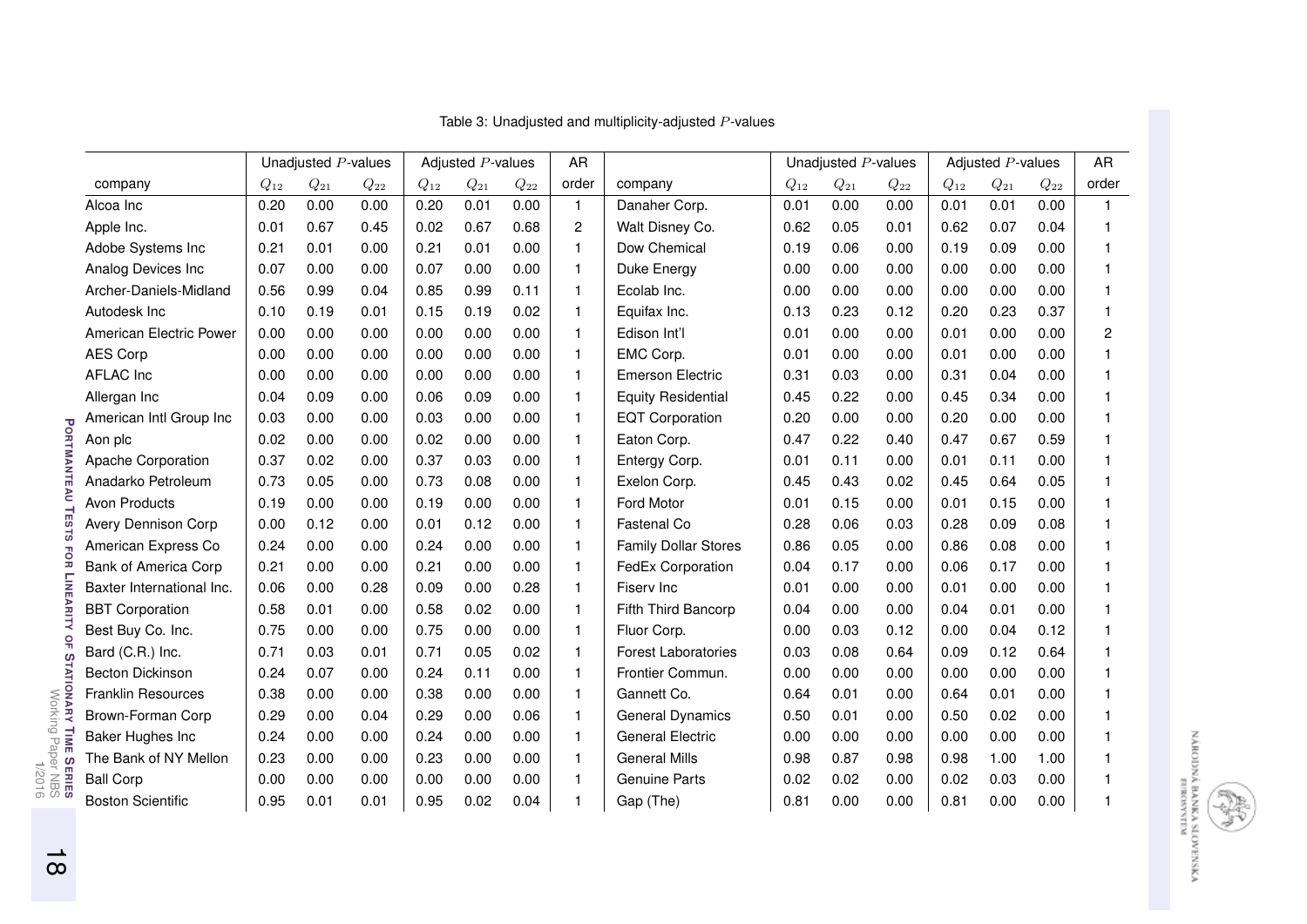| Cardinal Health Inc.      | 0.72 | 0.05 | 0.03 | 0.72 | 0.08 | 0.08 | 3 | Grainger Inc.           | 0.37 | 0.05 | 0.00 | 0.37 | 0.07 | 0.00 | $\overline{c}$ |
|---------------------------|------|------|------|------|------|------|---|-------------------------|------|------|------|------|------|------|----------------|
| Caterpillar Inc.          | 0.08 | 0.05 | 0.01 | 0.08 | 0.07 | 0.04 |   | Halliburton Co.         | 0.00 | 0.00 | 0.00 | 0.00 | 0.00 | 0.00 |                |
| Chubb Corp.               | 0.01 | 0.04 | 0.00 | 0.02 | 0.04 | 0.00 |   | Harman Int'l Ind.       | 0.65 | 0.36 | 0.55 | 0.65 | 1.00 | 0.82 | 2              |
| Coca-Cola Enterprises     | 0.26 | 0.31 | 0.06 | 0.39 | 0.31 | 0.18 |   | Hasbro Inc.             | 0.16 | 0.14 | 0.34 | 0.24 | 0.42 | 0.34 |                |
| Carnival Corp.            | 0.00 | 0.00 | 0.00 | 0.00 | 0.00 | 0.00 |   | Huntington Bancshares   | 0.12 | 0.01 | 0.00 | 0.12 | 0.02 | 0.00 |                |
| CIGNA Corp.               | 0.24 | 0.00 | 0.70 | 0.36 | 0.00 | 0.70 |   | <b>Health Care REIT</b> | 0.98 | 0.11 | 0.00 | 0.98 | 0.16 | 0.00 |                |
| Cincinnati Financial      | 0.00 | 0.63 | 0.00 | 0.00 | 0.63 | 0.00 |   | Home Depot              | 0.35 | 0.07 | 0.00 | 0.35 | 0.11 | 0.00 |                |
| Clorox Co.                | 0.18 | 0.00 | 0.00 | 0.18 | 0.00 | 0.00 |   | <b>Hess Corporation</b> | 0.47 | 0.28 | 1.00 | 0.71 | 0.85 | 1.00 |                |
| Comerica Inc.             | 0.39 | 0.00 | 0.01 | 0.39 | 0.00 | 0.02 |   | Harley-Davidson         | 0.07 | 0.00 | 0.74 | 0.11 | 0.00 | 0.74 |                |
| <b>CMS Energy</b>         | 0.00 | 0.00 | 0.00 | 0.00 | 0.00 | 0.00 | 2 | Honeywell Int'l Inc.    | 0.32 | 0.13 | 0.68 | 0.48 | 0.40 | 0.68 |                |
| <b>CenterPoint Energy</b> | 0.00 | 0.00 | 0.00 | 0.00 | 0.00 | 0.00 |   | Hewlett-Packard         | 0.16 | 0.01 | 0.00 | 0.16 | 0.01 | 0.00 |                |
| Cabot Oil and Gas         | 1.00 | 0.02 | 0.00 | 1.00 | 0.03 | 0.00 |   | Block H and R           | 0.13 | 0.02 | 0.00 | 0.13 | 0.02 | 0.00 |                |
| ConocoPhillips            | 0.18 | 0.38 | 0.49 | 0.53 | 0.57 | 0.49 |   | Hormel Foods Corp.      | 0.46 | 0.09 | 0.02 | 0.46 | 0.14 | 0.06 |                |
| Campbell Soup             | 0.86 | 0.00 | 0.00 | 0.86 | 0.00 | 0.00 |   | The Hershey Company     | 1.00 | 0.20 | 0.61 | 1.00 | 0.61 | 0.91 |                |
| CSX Corp.                 | 0.08 | 0.04 | 0.00 | 0.08 | 0.06 | 0.01 |   | Intel Corp.             | 0.92 | 0.25 | 0.00 | 0.92 | 0.38 | 0.00 |                |
| CenturyLink Inc           | 0.10 | 0.00 | 0.05 | 0.10 | 0.01 | 0.08 |   | International Paper     | 0.17 | 0.26 | 0.00 | 0.26 | 0.26 | 0.00 |                |
| Cablevision Corp.         | 0.00 | 0.00 | 0.00 | 0.00 | 0.00 | 0.00 |   | Interpublic Group       | 0.56 | 0.00 | 0.00 | 0.56 | 0.00 | 0.00 |                |
| Chevron Corp.             | 0.04 | 0.33 | 0.01 | 0.06 | 0.33 | 0.03 |   | Ingersoll-Rand PLC      | 0.47 | 0.05 | 0.00 | 0.47 | 0.07 | 0.00 |                |
| <b>Dominion Resources</b> | 0.00 | 0.00 | 0.00 | 0.00 | 0.00 | 0.00 |   | Johnson Controls        | 0.03 | 0.00 | 0.00 | 0.03 | 0.00 | 0.00 |                |
| Deere and Co.             | 0.86 | 0.04 | 0.00 | 0.86 | 0.07 | 0.00 |   | Jacobs Eng. Group       | 0.13 | 0.01 | 0.20 | 0.19 | 0.02 | 0.20 |                |
| D. R. Horton              | 0.39 | 0.02 | 0.01 | 0.39 | 0.03 | 0.04 |   | Johnson and Johnson     | 0.13 | 0.00 | 0.00 | 0.13 | 0.00 | 0.00 |                |

**P**

NÁRODNÁ BANKA SLOVENSKA<br>Burosystům

B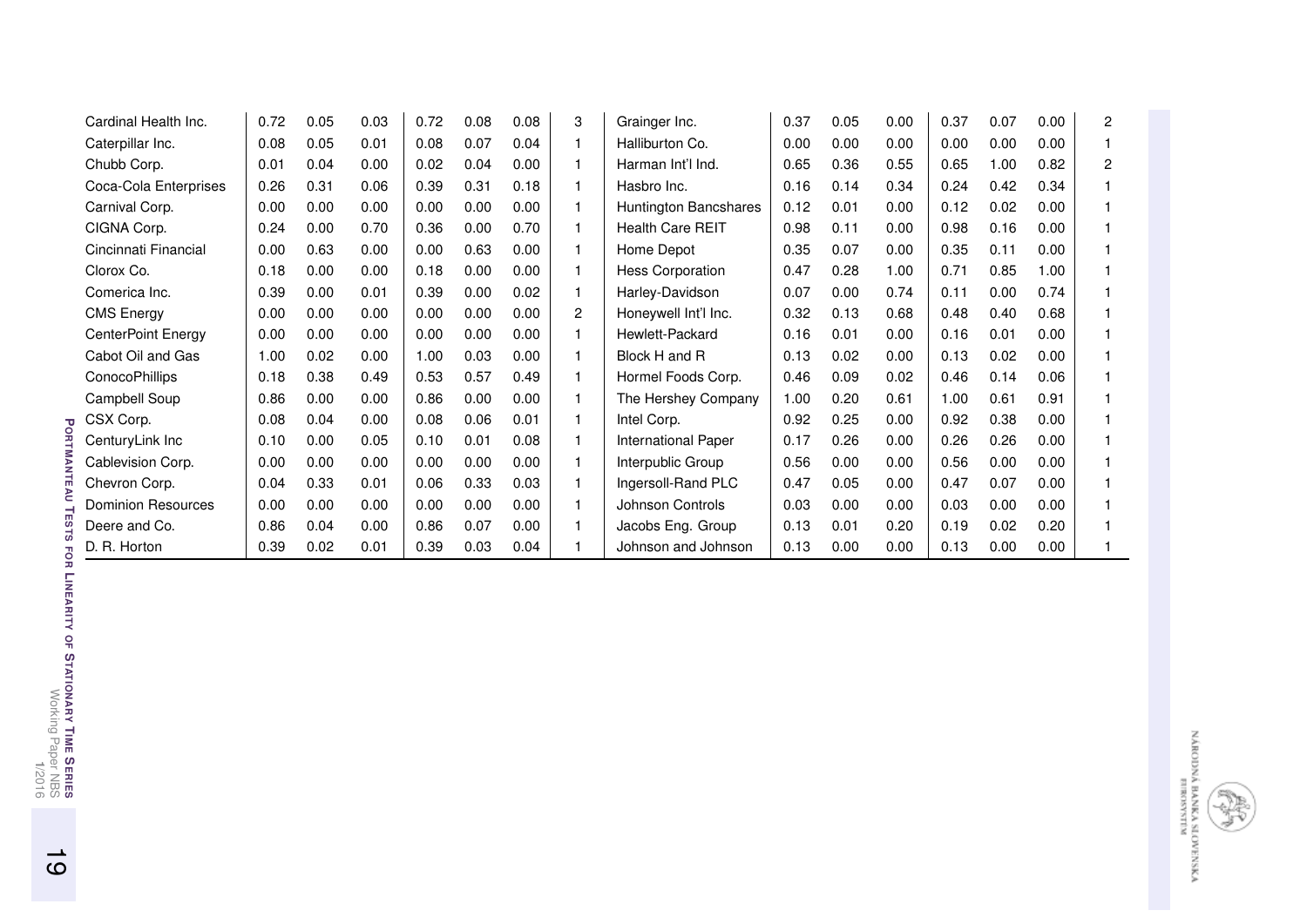



Figure 1: Rejection frequencies of  $Q_{rs}$  tests:  $T = 200$ 

Working Paper NBS **1**/2016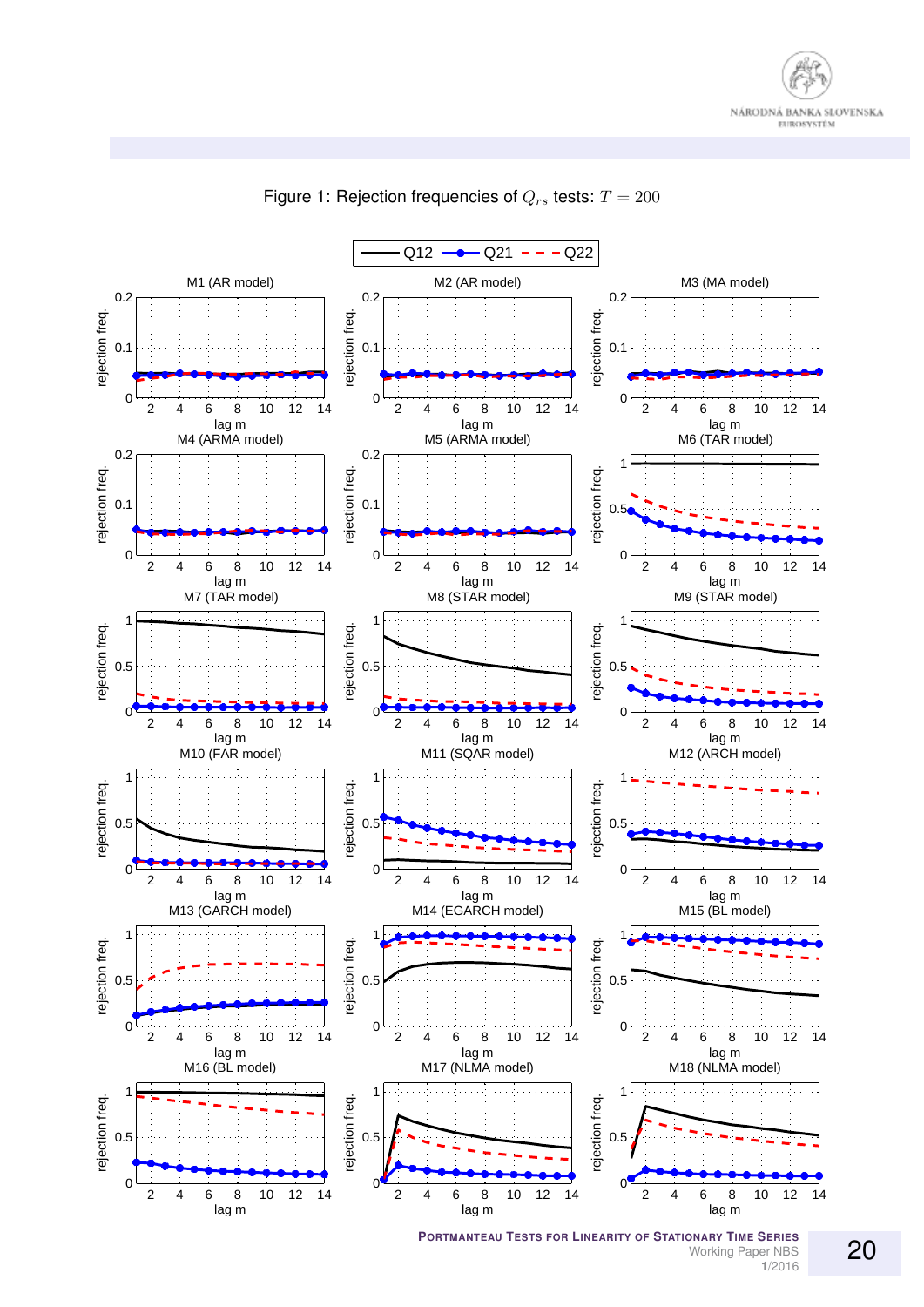



Figure 2: Rejection frequencies of  $Q_{rs}$  tests:  $T = 500$ 

**PORTMANTEAU TESTS FOR LINEARITY OF STATIONARY TIME SERIES** Working Paper NBS **1**/2016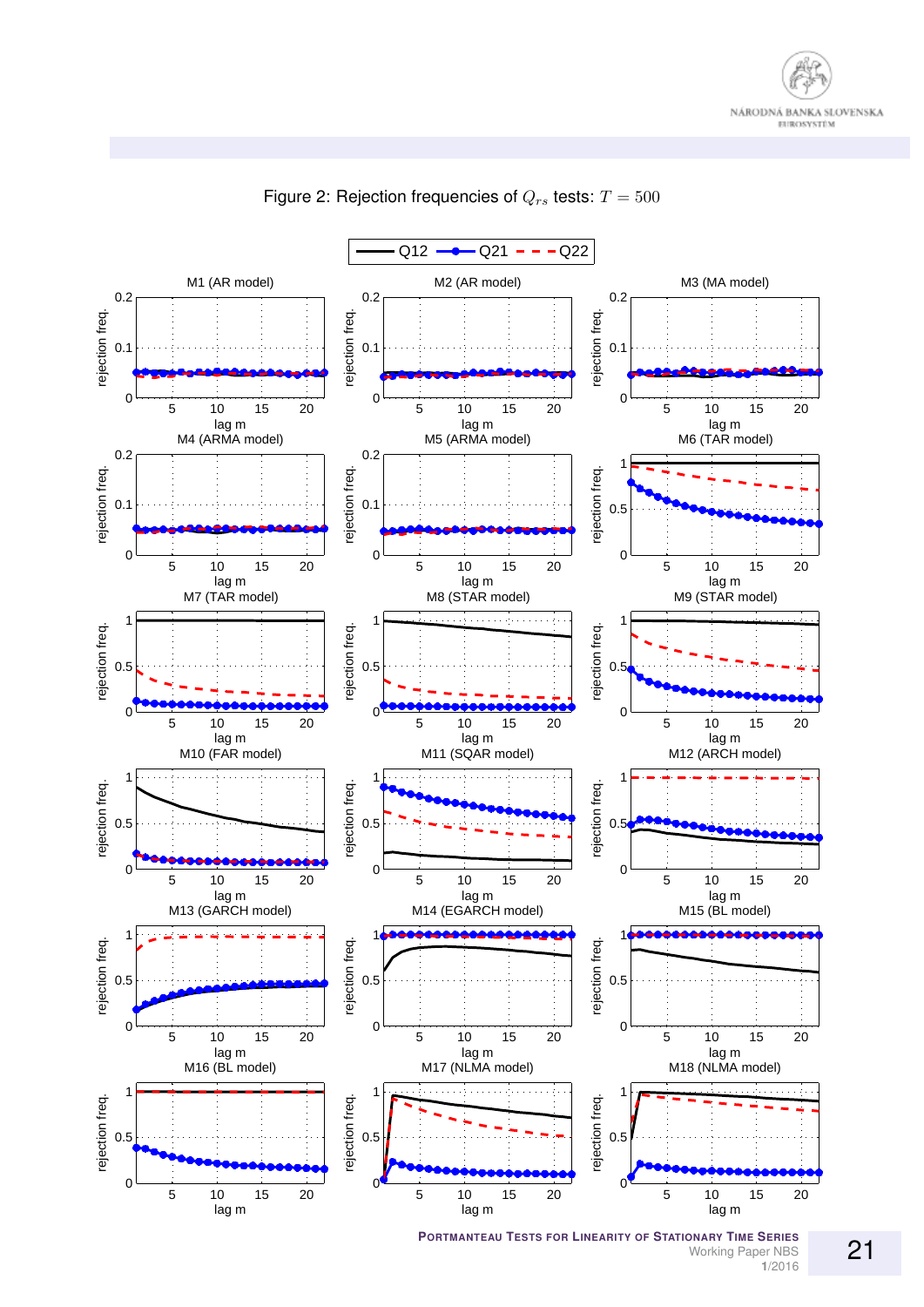



Figure 3: Rejection frequencies of  $Q_{rs}$  tests:  $T = 1000$ 

**PORTMANTEAU TESTS FOR LINEARITY OF STATIONARY TIME SERIES** Working Paper NBS **1**/2016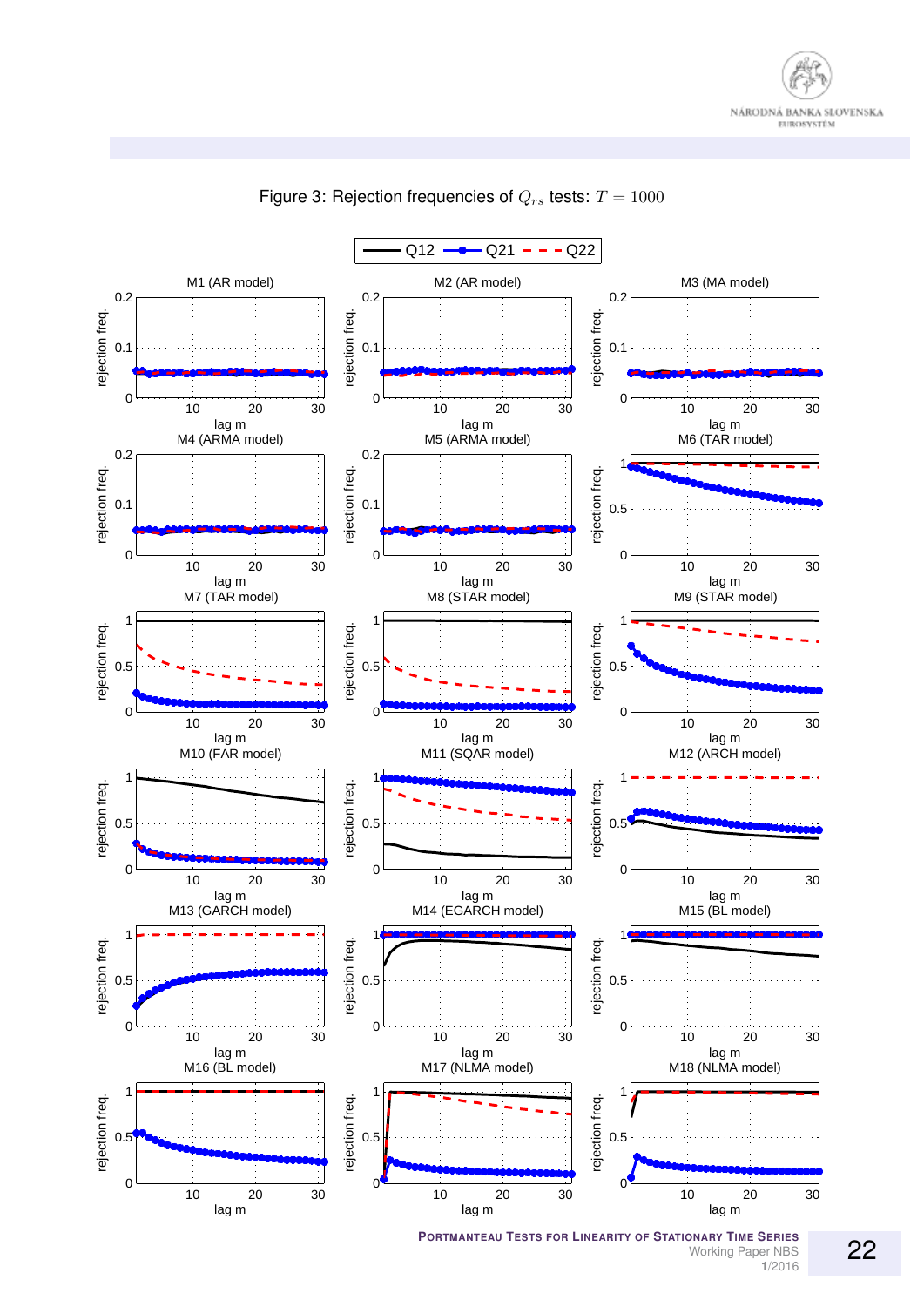



#### Figure 4: Rejection frequencies of  $Q_{rs}$  tests under non-Gaussian noise

**PORTMANTEAU TESTS FOR LINEARITY OF STATIONARY TIME SERIES** Working Paper NBS **1**/2016